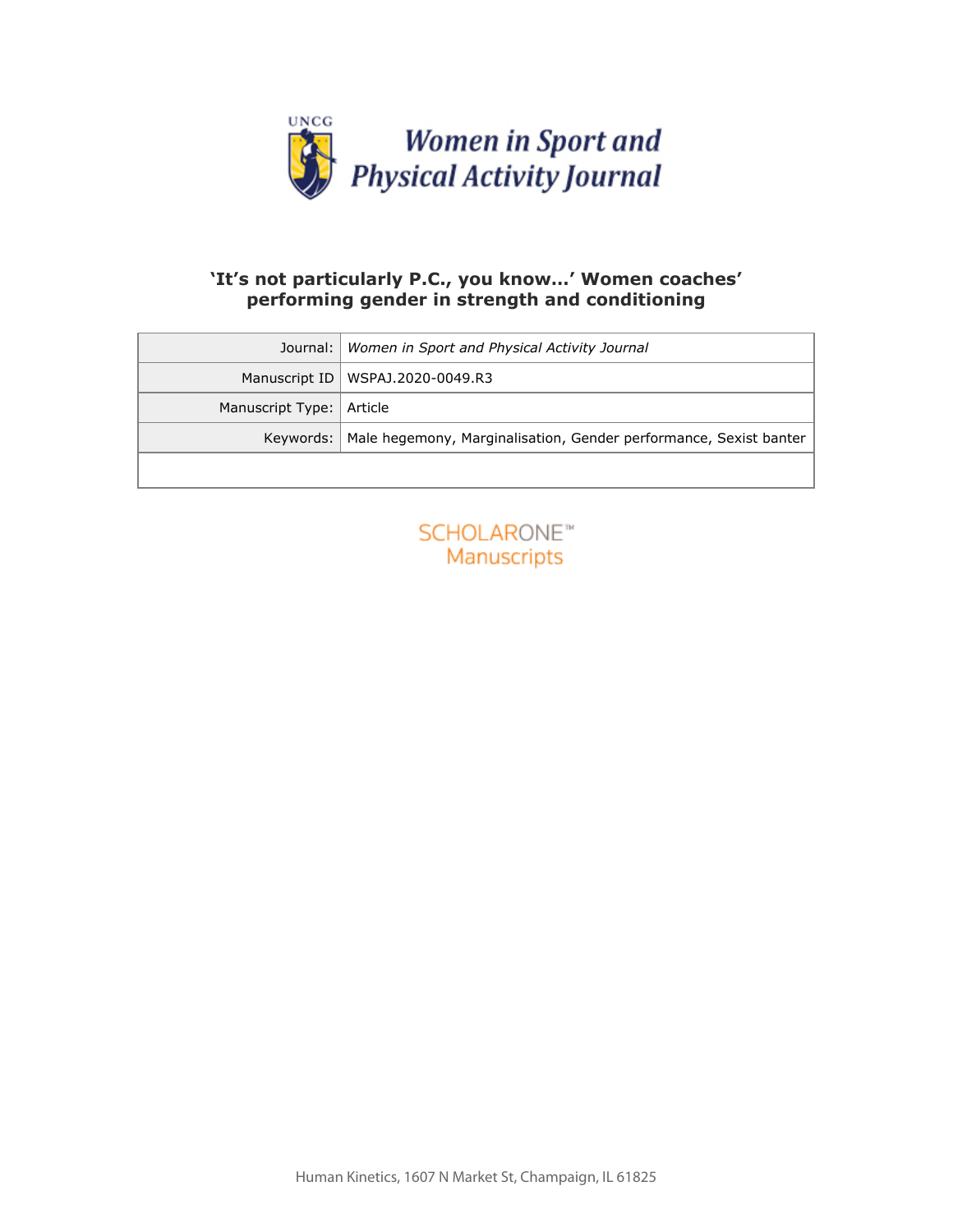## **'It's not particularly P.C., you know…' Women coaches' performing gender in strength and conditioning**

 Strength & conditioning (S&C) has become a chief part of athletes' physiological preparation. Despite S&C's growing presence across sports, women coaches have been generally marginalised and under-represented. This study explores female S&C coaches' experiences and coping mechanisms in a male-dominated industry. In doing so, semi-structured interviews with 15 female S&C coaches were conducted. Main themes identified from interview data are: organisational politics, impression management, and humour. The findings suggest that women S&C coaches are often in subservient positions and have to adopt some of the traditional, male- generated sub-cultural practices to fit in. They carefully manage their coaching front stage to generate an impression that is expected and accepted in the given milieu. In their efforts to fit in, women often find themselves in a multiplicity of power matrices which involve a continuous negotiation of gender identity, internal politics and managing sexist banter.

TRY:<br>TRY:

- Keywords: Male hegemony, marginalisation, gender performance, sexist banter
- 
- 
- 
- 
- 
- 
- 
- 
- 
- 
- 
- 
- 
- 
-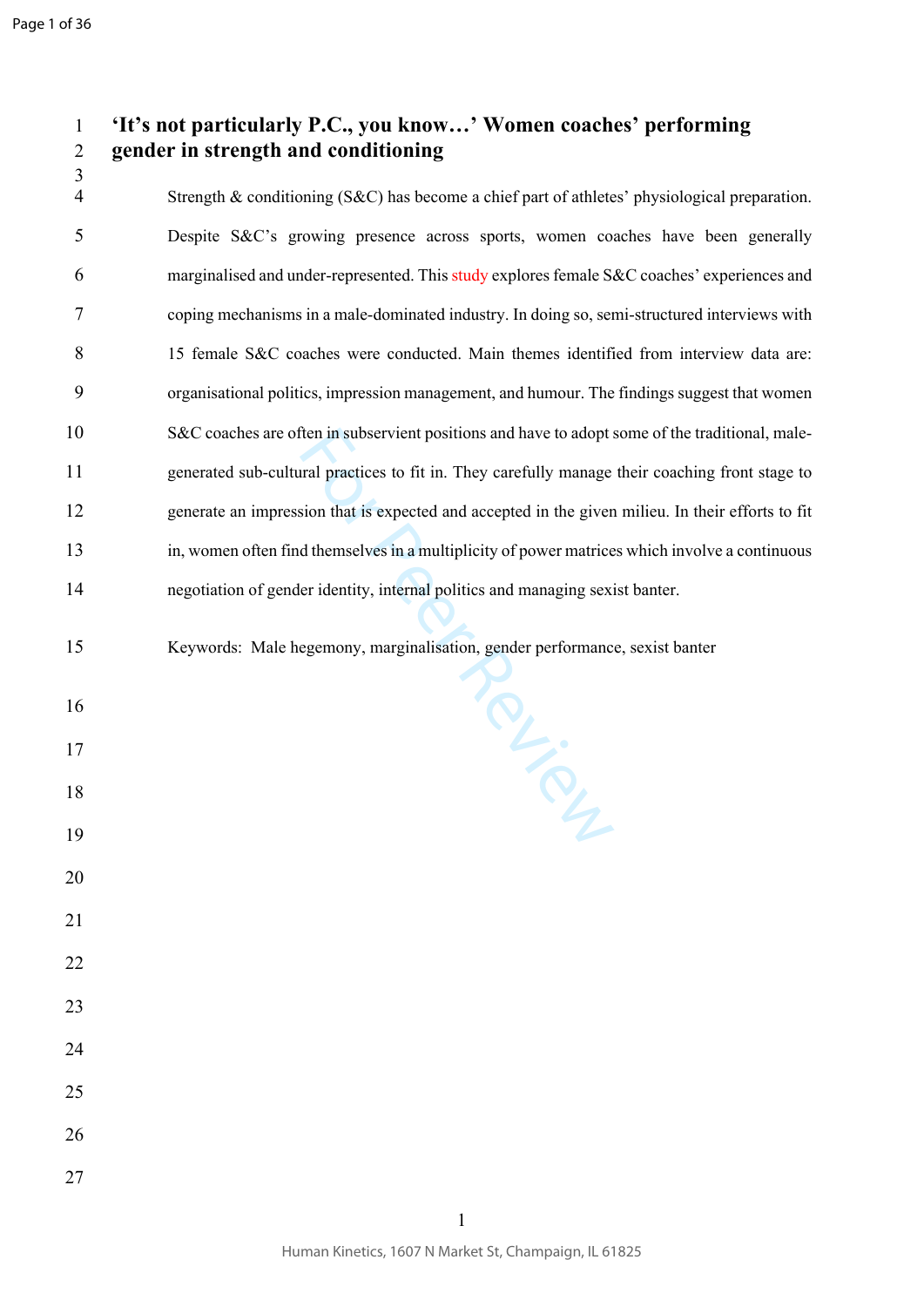and Collegiate Athletic Association (N<br>Stational Collegiate Athletic Association (N<br>Stational Collegiate Athletic Association (N<br>State athletics in the U.S., 86.1% of all S<br>200). This high percentage of male S&C of<br>argely 28 Strength and conditioning (S&C) is a key part of athletes' physiological preparation to improve 29 physical ability and help prevent injuries. It is now expected that athletes ranging from college 30 and university to the elite level receive S&C coaching (Sousa, 2019). The growing recognition 31 of the role in athletic developments has increased the number of people seeking employment 32 in the field (Bishop et al., 2019). However, despite S&C's growing presence across all sports, 33 women S&C coaches remain generally under-represented. In a 2016 survey, conducted by the 34 UK S&C Association (UKSCA) to scan the state of the field, out of 600 respondents only 7% 35 were women (Stewart et al., 2016). According to most recent statistics, within Division 1 of 36 the United States (U.S.) National Collegiate Athletic Association (NCAA), which represent the 37 highest level of intercollegiate athletics in the U.S., 86.1% of all S&C coaches employed are 38 male (Lapchick et al., 2020). This high percentage of male S&C coaches within the NCAA 39 Division 1 has remained largely unchanged since the 2005/2006 season (Lapchick et al., 2020). 40 Furthermore, within the UK 93% of all the qualified S&C coaches are also male (Medlin-41 Silver, Lampard, & Bunsell, 2017). Evidently, female S&C coaches are extensively under-42 represented across the sport spectrum. Therefore, the main aim of this research was to explore 43 female S&C coaches' experiences and coping mechanisms in a male-dominated industry 44 through a socio-cultural lens.

45

## 46 **Theoretical Frameworks**

47 Connell's (1987) account of hegemonic masculinity is deployed to make sense of gender 48 imbalances in the S&C profession. Connell & Messerschmidt (2005) explain hegemonic 49 masculinity as a pattern of behaviour that can be characterized by acts which reinforce male 50 privilege, support conformity to an idealized version of masculinity, and subordinate women 51 to maintain a system of patriarchy. S&C, similar to many other aspects of sports coaching, has 52 (almost) been the exclusive preserve of men, predominantly recruiting White, middle class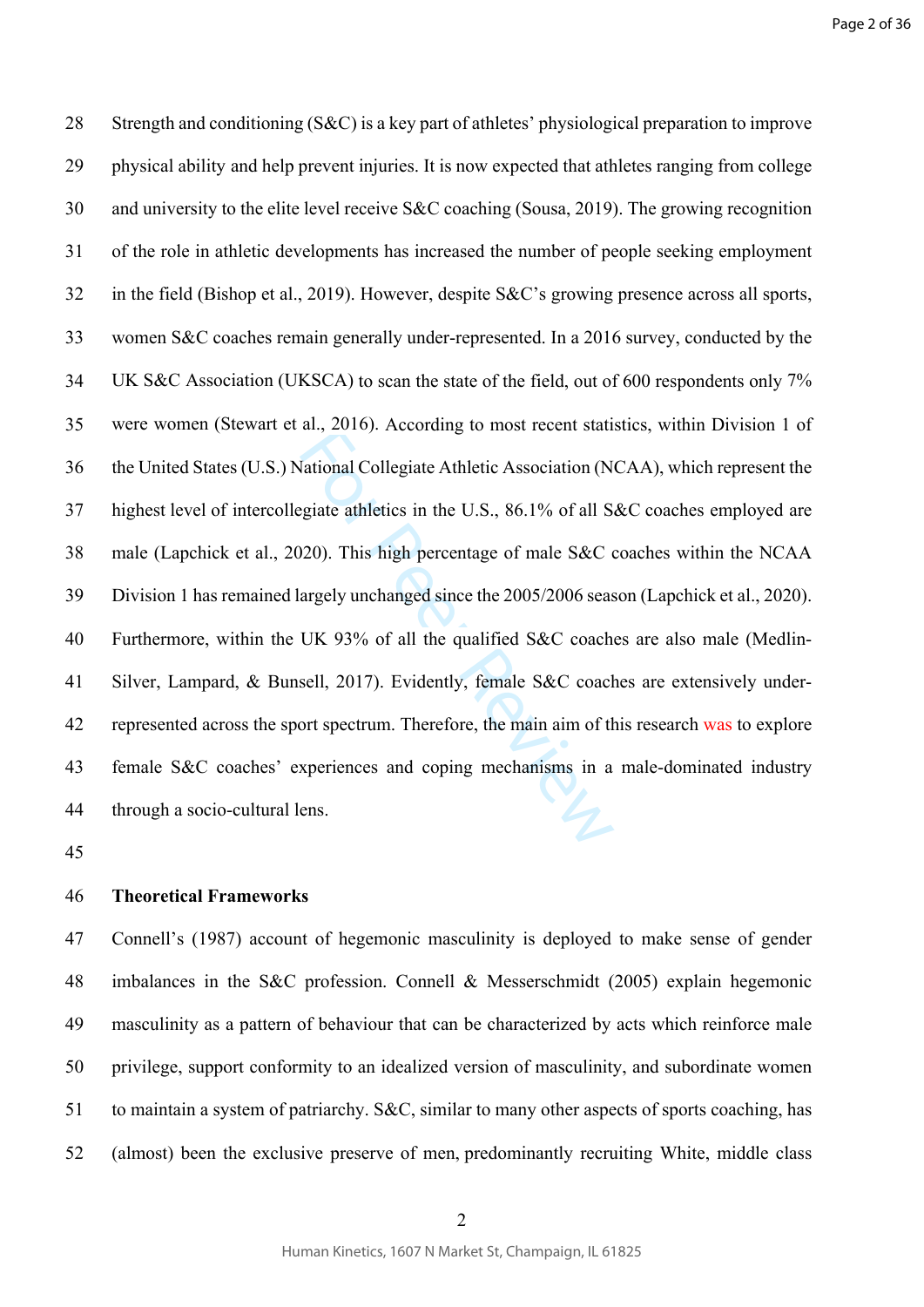53 males, thereby reinforcing traditional Western gender roles and values (Connell, 2005). 54 Sartore-Baldwin (2013) observed that S&C coaches are predominantly White males with 55 similar, Western-based education. Whilst some aspects of modern sports have become gender 56 aware and, to some extent, balanced, mostly due to feminist scholarly work and activism 57 (Toffoletti et al., 2018), male athletes and sports perceived as masculine (e.g., rugby and 58 association football) are still considered dominant and more prestigious (Chalabaev et al., 59 2013). The presence of women in traditionally male-exclusive spaces continues to threaten 60 established male privilege and gender order (Banwell et al., 2019), and, thus, women's attempt 61 to access or progress in S&C may still be perceived as trespassing and outside of certain 62 cultural norms (Mcgrath, & Chananie-Hill, 2009).

63

S&C may still be perceived as trespassi<br>& Chananie-Hill, 2009).<br>age gender trespassing and overarching i<br>ann, 1983), can be explained through Goffi<br>anagement. Goffman (1959) viewed socie<br>g an individual – performer – to d 64 A way woman may manage gender trespassing and overarching male hegemony, a type of 65 interaction order (Goffman, 1983), can be explained through Goffman's work, especially his 66 concept of impression management. Goffman (1959) viewed society as a metaphorical set of 67 theatrical stages, requiring an individual – performer – to display behaviour deemed suitable 68 and appropriate by the expectations of the audience – setting. In complying with setting specific 69 expectations, the performer displays a certain image of themselves – personal front – in public. 70 Here, 'impression management' refers to how the performer displays an idealised, front stage 71 impression of themselves to manage public expectations. Goffman argued that society 72 generally expects some level of consistency between appearance, setting, manner and front, 73 and subtleties of everyday interaction order can be detected when key aspects of social 74 interactions misalign (Molnar & Kelly, 2012). For instance, in S&C male coaches are expected 75 to train athletes, in various sport settings, all of which are traditionally associated with male 76 hegemony and related behaviours and mannerisms. Women occupying (or aiming to occupy) 77 this male hegemony-informed setting creates a discrepancy in the alignment between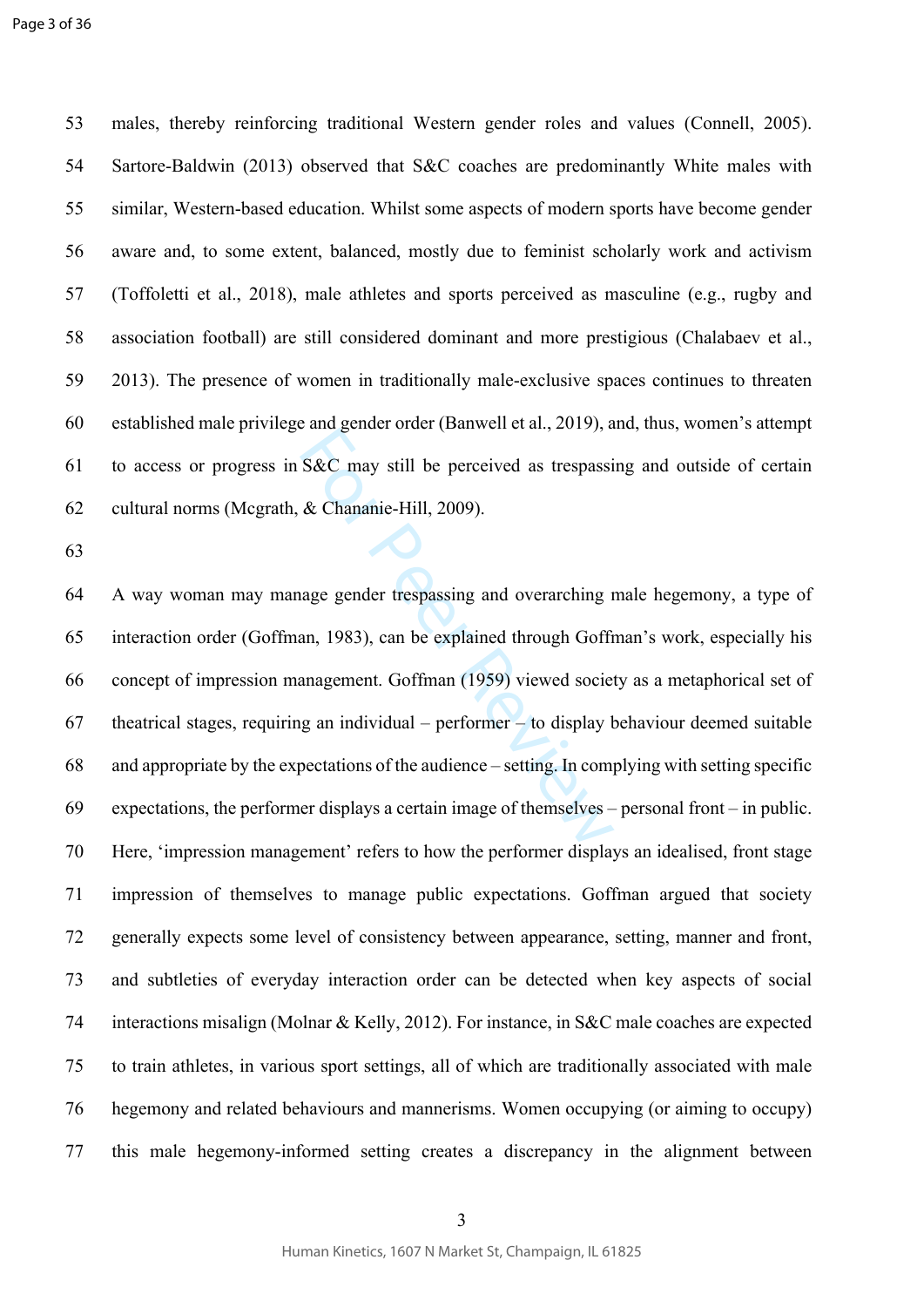78 appearance and setting whereby the social dynamics of S&C may be disrupted. It is generally 79 the responsibility of the performer to remedy disruptions in the seamless connections between 80 parts of the interaction order and restore their front stage performance to align with setting 81 specific expectations. As personal front is a performance shaped by both the setting and its 82 cultural context, a combined deployment of hegemonic masculinity and impression 83 management will enable us to explore and interpret how women S&C coaches manage their 84 front stage performance to be in line with their male audience's hegemonic expectation.

85

#### 86 **Strength and Conditioning Coaching Research**

ing Coaching Research<br>
iterature has examined the underrepresent<br>
gations into the professional challenges fa<br>
ack of experience, family conflicts,<br>
identified as main reasons for women S&<br>
en & Rhea, 2009). Furthermore, 87 While a large body of literature has examined the underrepresentation of women in sports 88 coaching, specific investigations into the professional challenges facing women S&C coaches 89 have been limited. Lack of experience, family conflicts, high expectations and 90 discrimination have been identified as main reasons for women S&C coaches' absence from 91 the profession (Magnusen & Rhea, 2009). Furthermore, given that strength, power and a 92 muscular physique have been long recognized as essential aspects of masculinity (Wienke, 93 1998), women entering a domain that specifically focuses on developing muscle and strength 94 directly goes against gendered expectations (McGrath & Chananie-Hill, 2009). Enhancing 95 these essential masculine qualities are associated with sporting success and general social 96 dominance and, thus, are often perceived to be the exclusive domain of men. As a corollary, 97 male athletes are exposed to more S&C training from a much younger age compared to their 98 female counterparts (Reynolds et al., 2012). As young male athletes are more likely to be 99 offered to partake in structured S&C education, developing their bodies' physical capacities 100 can align their identity with male hegemonic perspectives of masculinist embodiment and 101 expression (Anderson, 2009). In doing so, this practice, and related cultural perceptions, 102 preserve society's traditional gendered values, myths, and prejudices around muscle and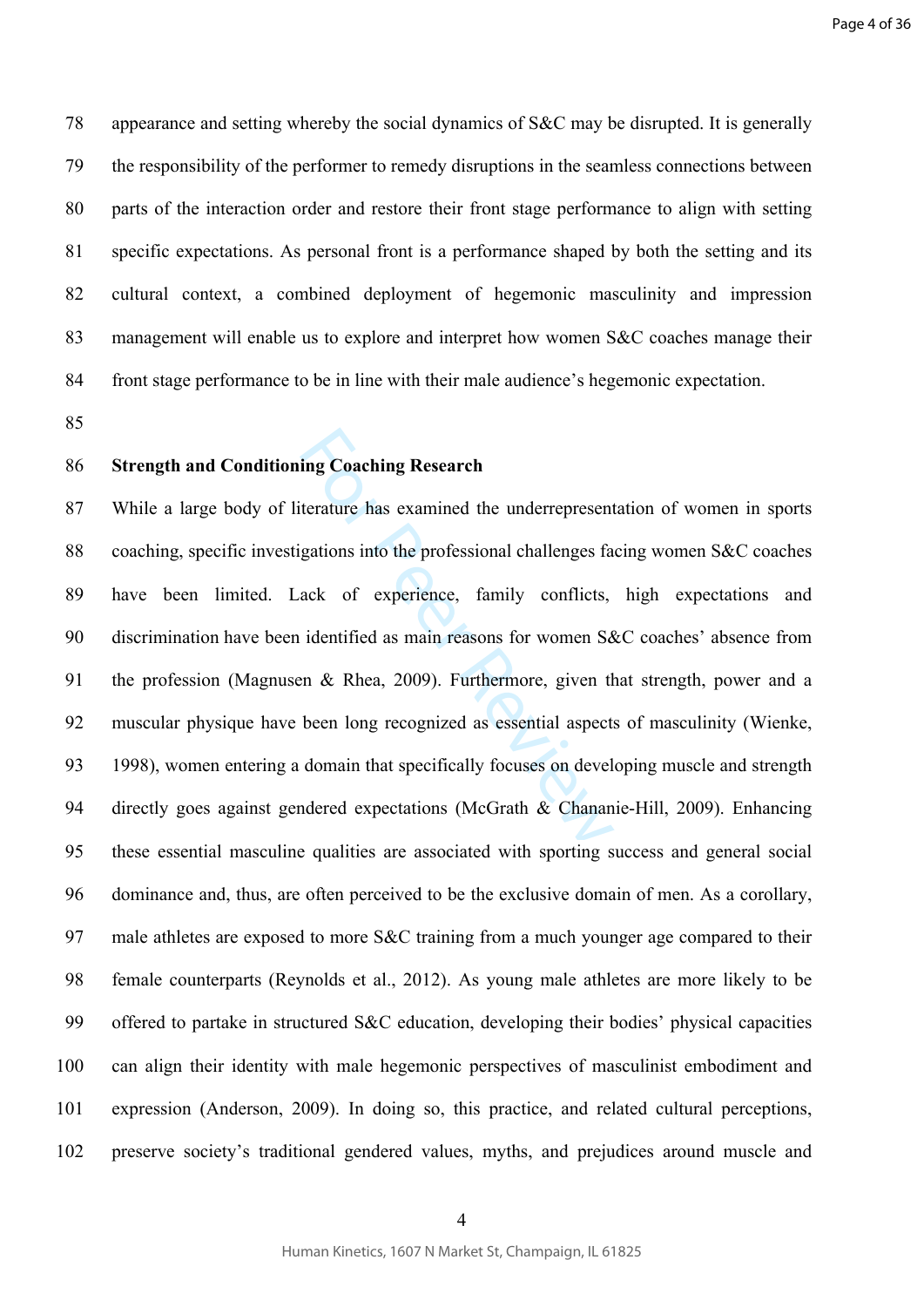103 strength being predominantly associated with men and masculinity, and fragility and 104 acquiescence with women and femininity. Within S&C, this has resulted in cultural biases 105 towards certain corporeal architypes.

106

result where a massum and mage physiqued<br>ed that women entering the field of S&C a<br>nuscle, both of which are still often consi<br>masculinity. To wit, when women enter<br>ed with leadership responsibilities such as<br>enges such as 107 Edmonds (2018) noted that it is not uncommon for S&C coaches to be hired based solely on 108 their physical appearance. Hence, in an S&C setting, a muscular physique can signal expertise 109 and knowledge, regardless of qualification (Edmonds, 2018). This perception can hinder 110 women's entry into positions where a muscular and large physique is considered essential. 111 Therefore, it can be argued that women entering the field of S&C are transgressing, not only 112 through sport but also muscle, both of which are still often considered to be quintessential 113 components of Western masculinity. To wit, when women enter male-dominated fields, 114 especially those associated with leadership responsibilities such as S&C coaching, they often 115 face a multitude of challenges such as marginalisation, prejudice and the presence of gender 116 stereotypes (Schull & Kihl, 2019), further demonstrating a male hegemonic power structure.

117

118 In sports coaching, female athletes also tend to perpetuate gender stereotypes and have 119 expressed preferences for male sports coaches due to assumptions around men having higher 120 qualifications, greater sports knowledge, and better coaching/leadership skills (Schull & Kihl, 121 2019). These attitudes are also shared within S&C. For instance, male athletes prefer working 122 with other male S&C coaches (Magnusen & Rhea, 2009) and female athletes believe that 123 resistance training is a masculine activity that should be reserved for men (Fischer, 2005). 124 Women's attitude to S&C maybe due to their lack of exposure to S&C coaching programs 125 compared to their male counterparts, which has led to differences in perceptions regarding its 126 preparatory value (Laskowski & Ebben, 2016). In other words, gender stereotypes, lack of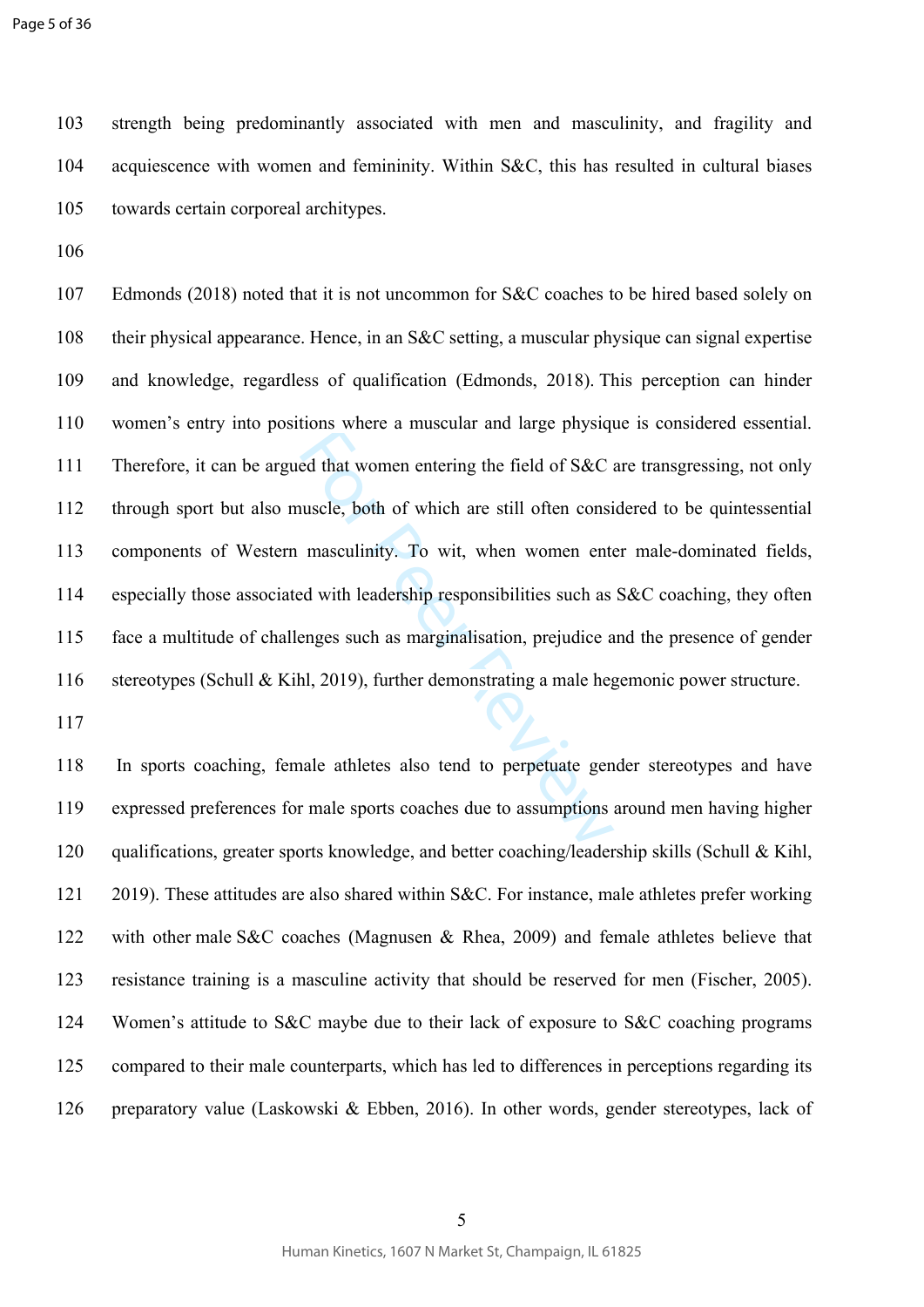- 127 access and role models, coupled with female athletes' desire to be coached by men may have 128 deterred women from pursuing a career in S&C (Mullin & Bergan, 2018).
- 129

For Personal Section 2016. So that, only be<br>all experiences of female Division 1 S&C<br>hat "female strength coaches have no roor<br>objects a sample for women en<br>cophytes navigate challenges associated wi<br>&C mentors available, 130 Despite women being under-represented in S&C, descriptive data and anecdotal evidence 131 suggest that there has been a slow, incremental increase in the number of women in the field 132 during the last 25 years (Sartore-Baldwin, 2013). In addition to, or perhaps as a consequence 133 of, the marginal number of female S&C coaches in employment, academic literature has also 134 paid limited attention to female S&C coaches. So far, only Sartore-Baldwin (2013) has 135 explored the professional experiences of female Division 1 S&C coaches. Sartore-Baldwin, 136 (2013, p. 836) reported that "female strength coaches have no room to move up in the field" 137 and identified mentorship as a key factor responsible for women emerging as successful S&C 138 coaches. Mentors help neophytes navigate challenges associated with a profession. As there is 139 still a dearth of women S&C mentors available, novice female S&C coaches may find that as 140 a barrier for pursuing and/or progressing their career in the field (O'Malley & Greenwood, 141 2018). This observation adds weight to the concept of hegemonic masculinity having an 142 influential role within S&C. Whilst the insights of Sartore-Baldwin, (2013) are relevant and 143 informative, further investigating the experiences of women in S&C positions could prove 144 valuable to the advancement of gender equality in this field.

145

146 The research reviewed indicates the lack of female S&C coaches across the sport spectrum, 147 suggesting men's privileged and dominant positions in S&C as a site of male hegemony. 148 Therefore, informed by a critical sociological lens, we provide an exploration into how female 149 S&C coaches live through and negotiate the social dynamics of a male dominated sport setting.

- 150
- 

## 151 **Method**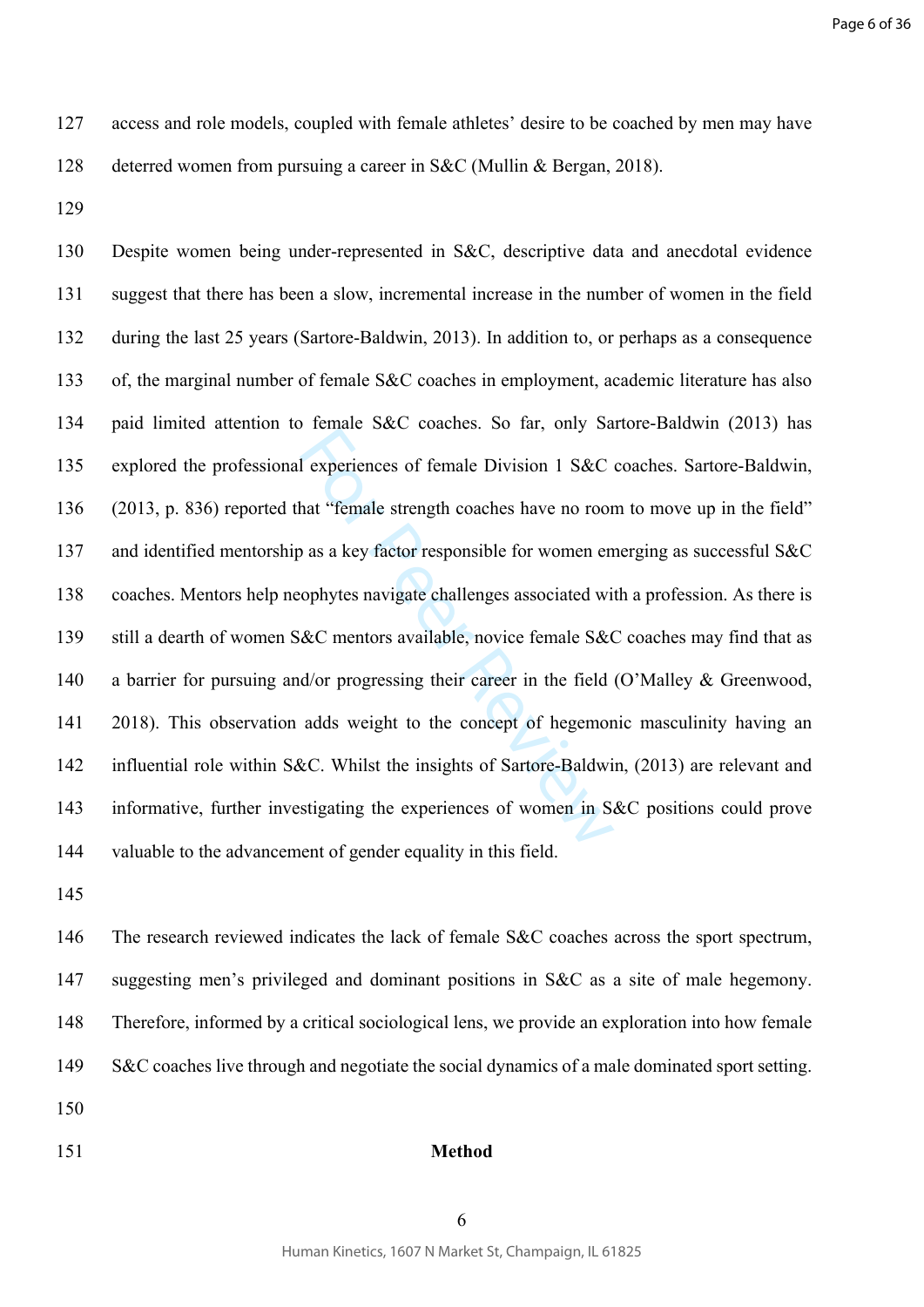#### 152 **Research Design**

Formy in expressing the center. C the<br>ne to the forefront (Elliott, 2005). This app<br>bm the interviews, and then organised int<br>w. The participants' experiences as S&C<br>h were explored via semi-structured interv<br>bnal connecti 153 In this study, we followed a constructivist research paradigm that purports that individuals in 154 societies develop their own, subjective meanings of their experiences (Creswell & Creswell, 155 2009). In line with this philosophy, a narrative approach was selected to gain an understanding 156 of the thoughts and experiences of the participants (Elliott, 2005). A narrative inquiry helps 157 identify the core story of the data collected and both reveal and explain issues that have had a 158 bearing on participants' narratives (Hennink et al., 2011). Therefore, the narrative nature of 159 this study allowed flexibility in exploring the content of the verbal data and allowed 160 participants' voice to come to the forefront (Elliott, 2005). This approach was chosen to allow 161 meaning to be drawn from the interviews, and then organised into themes to construct the 162 narratives presented below. The participants' experiences as S&C coaches were the central 163 focus of this study, which were explored via semi-structured interviews. Interviews allow for 164 the development of personal connection between the researcher and participants, and permit 165 probing and clarification with follow-up questions when new information appears (Hennink et 166 al., 2011). The meanings of those themes are then interpreted and presented as research 167 findings.

168

#### 169 **Participants**

170 After gaining institutional ethical approval and informed consent, primary data were collected 171 between August 2017 and March 2019 with fifteen accredited female S&C coaches. 172 Participants were purposively drawn from the population of women S&C coaches by snowball 173 sampling (Patton, 2015) via social media (Twitter). Participants volunteered to take part in the 174 study and their age ranged from twenty-one to forty-one years (*Mean* age = 30.9; *SD* = 6.0), 175 with a minimum of 2 years' experience of coaching men and women (*Mean* = 9.3; *SD* = 6.4). 176 In line with Singleton and Straits' (1999) suggestion, efforts were made to maximise the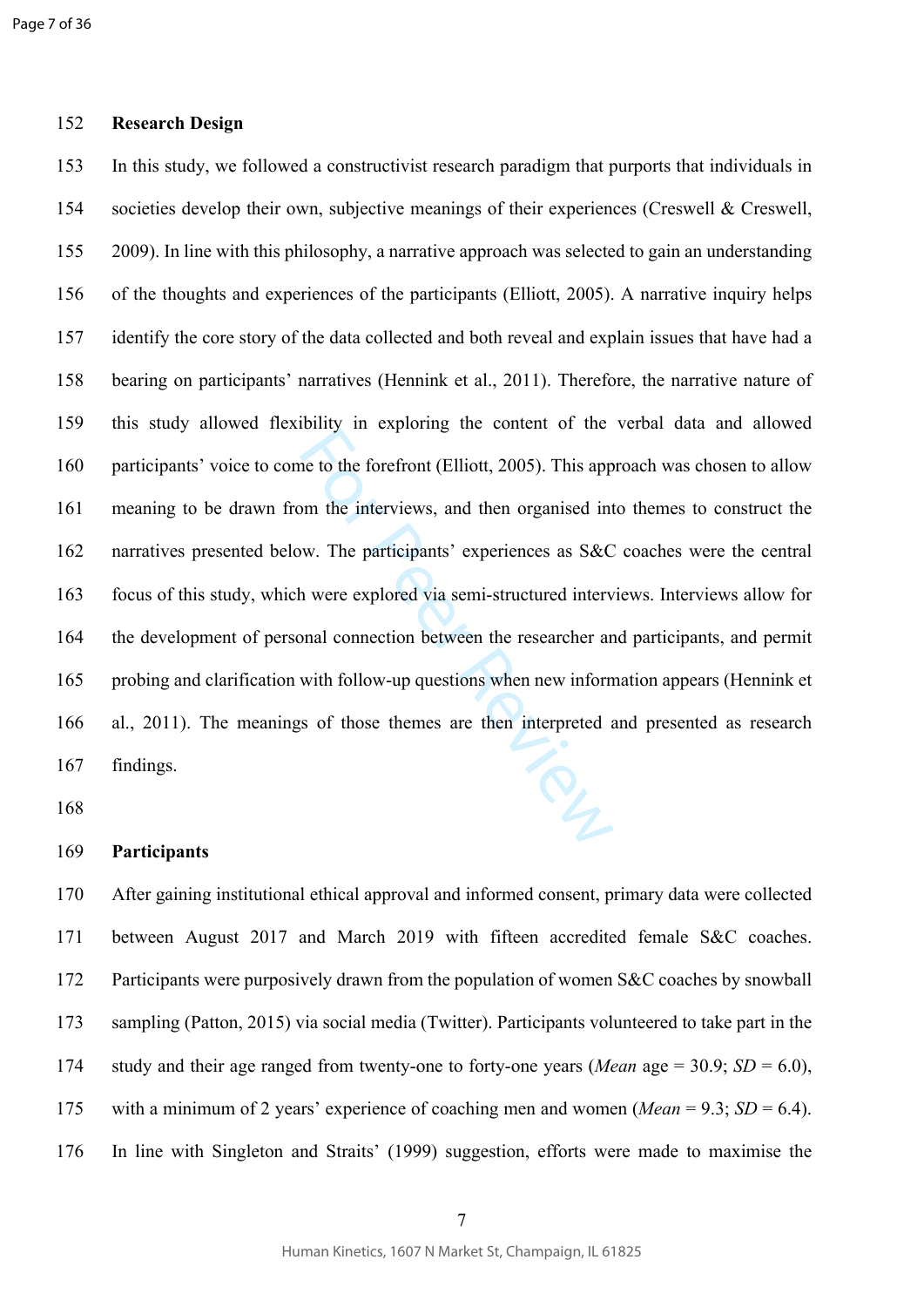Page 8 of 36

177 variation of the sample by including S&C coaches from around the globe. Participants have 178 worked in the UK ( $n = 10$ ), America ( $n = 3$ ) and Australia ( $n = 2$ ). One participant was of Asian 179 origin while the remaining fourteen participants were White (Table 1). All participants are 180 referred to by pseudonyms to ensure anonymity.

181

## 182 **Procedure**

by experiences of S&C coaching, (2)<br>heir career, (3) participants' experiences of<br>ice for aspiring women S&C coaches. At<br>an opportunity to provide any further info<br>esearch (Talmy & Richards, 2011). Intervie<br>date chosen by 183 An interview guide following Norman (2010) was used to structure the interviews (see Table 184 2). The interview schedule devised for the purpose of the research focused on: (1) participants' 185 background in and early experiences of S&C coaching, (2) barriers participants had 186 experienced throughout their career, (3) participants' experiences of working as an S&C coach, 187 and (4) participants' advice for aspiring women S&C coaches. At the end of each interview, 188 participants were given an opportunity to provide any further information that they thought 189 would be relevant to the research (Talmy & Richards, 2011). Interviews were conducted by the 190 second author at a time/date chosen by the interviewees and were audio-recorded with the 191 interviewees' permission. To accommodate participants' lifestyles and time differences, 192 fourteen of the interviews were conducted via Skype (Hanna, 2012) and one was face-to-face. 193 Interviews lasted 35 mins on average, ranging from 30 – 39 mins. Length of interviews varied 194 based on participants' daily work schedule, commitment, and length of answers. Once the 195 interviews were manually transcribed verbatim, 126 pages of text were generated.

196

197 Corresponding with existing literature within sport, themes that emerged from the participants' 198 experiences involved: organisational politics and impression management (Mazerolle et al., 199 2015; Norman & Rankin-Wright, 2018; Sartore & Cunningham, 2007). However, a novel 200 theme was also identified in the majority of the interviews: the presence of humour in dealing 201 with challenging situations in S&C. To further explore this newly emerging theme, follow-up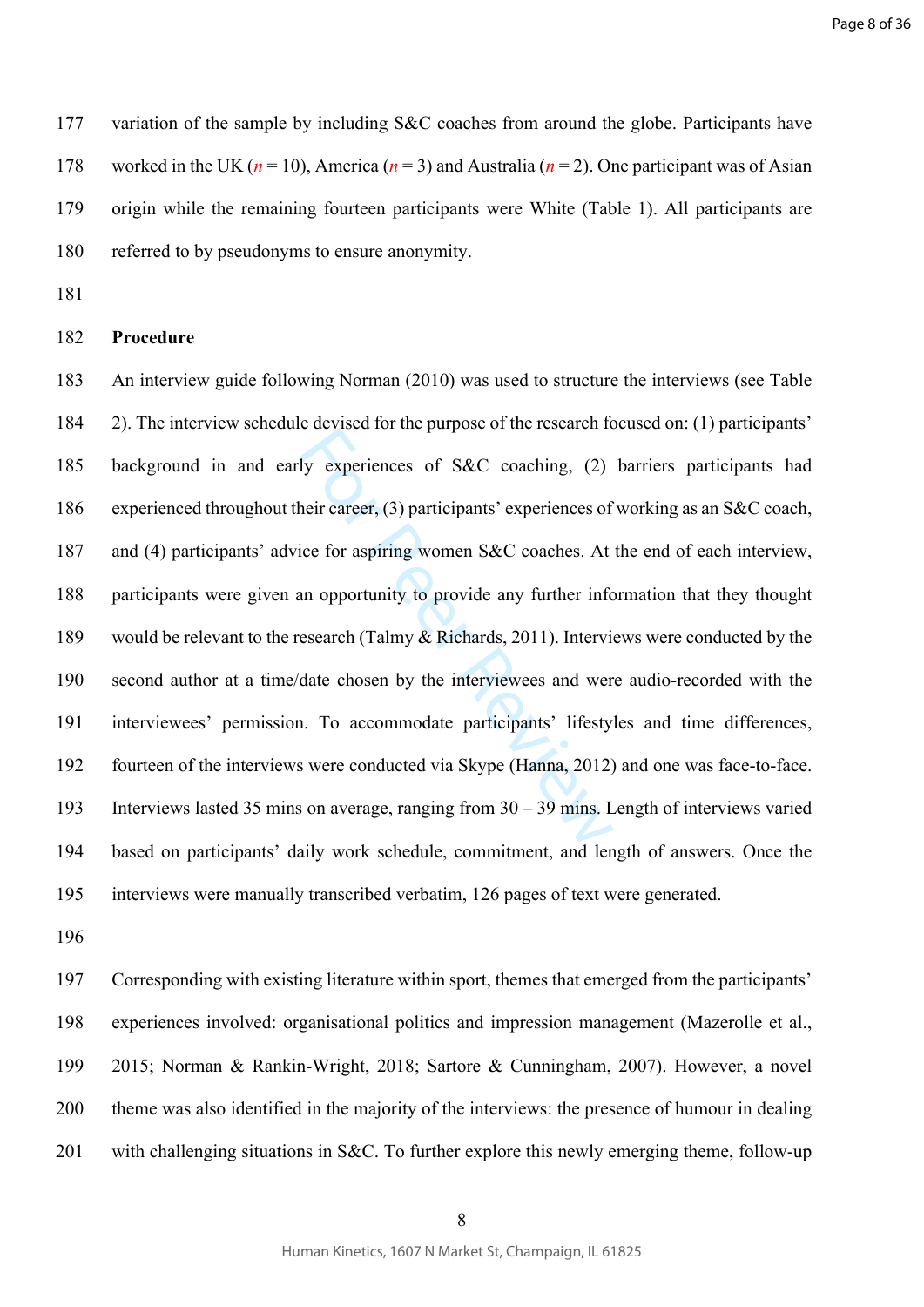Page 9 of 36

202 interviews were conducted and all participants were invited for a second interview. Due to 203 participants' prior commitments, only four follow-up interviews materialised, specifically 204 focusing on the presence of humour in S&C. Follow-up interviews lasted 15 mins on average 205 and ranged from 12 - 20 mins. Once the second interviews were manually transcribed 206 verbatim, 11 pages of text were generated.

207

#### 208 **Data Analysis**

eneral, relevant ideas from exiting research<br>general, relevant ideas from exiting research<br>generated data set. This allowed for the incordent findings. A six-phase thematic analy<br>red to identify, describe, and interpret pa 209 Interviews were analysed thematically through a combination of both deductive and inductive 210 approaches. We drew on general, relevant ideas from exiting research as well as our own close 211 reading of the interview generated data set. This allowed for the incorporation of existing and 212 novel ideas into the research findings. A six-phase thematic analysis suggested by Braun  $\&$ 213 Clarke (2019) was followed to identify, describe, and interpret patterns across the dataset. The 214 first step of the analysis process involved all authors becoming familiar with the data by reading 215 each transcript repeatedly and identifying significant statements relating to, and illustrating, the 216 various aspects of participants' experiences as S&C coaches (Sparkes & Smith, 2013). The 217 next step involved authors separately identifying and gathering key themes from the interview 218 data. Excerpts from each transcript were organized into themes. Themes identified by each 219 author were collectively reviewed, discussed, and scrutinized in relation to their significance 220 to the research question and relevant theory (Clarke & Braun, 2017). Based on the discussion 221 and re-visiting of transcripts, three key themes were defined and agreed to be included in the 222 discussion. The final step involved choosing evocative quotations which were representative 223 snippets of the entire interview data set selected by the researchers to provide rich insight. 224 Based on both set of interviews and member reflection, what is presented in the findings is our 225 interpretation of the verbal data informed by existing knowledge, social theory, and the voice 226 of the participants.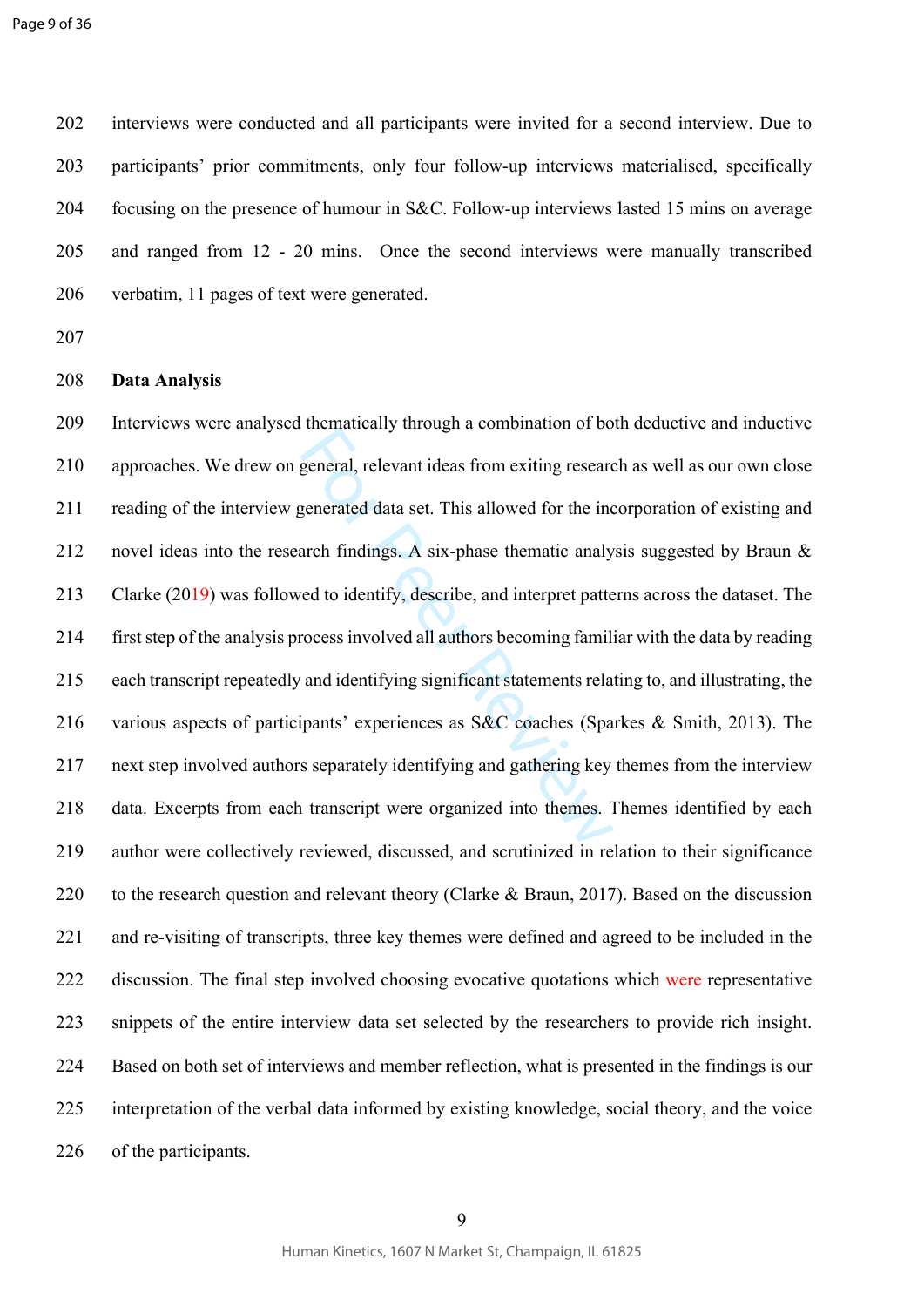#### 227 **Methodological Rigor**

For a straight, married female, a mother, as<br>ite, straight, married female, a mother, as<br>ile she had not experienced exclusion or m<br>s keen to explore the field of S&C coach<br>the research. The third author is white,<br>Il as a 228 As part of our data interpretation process, we considered in what ways and to what extent our 229 own positionality may influence our research following Kanemasu & Molnar (2019). The lead 230 author identifies as a white, cisgender, straight male academic and a qualified S&C coach with 231 9 years of S&C coaching experience. During his S&C coach career, he became aware (through 232 conferences, courses and CPD events) that there were very few women S&C coaches which 233 stimulated an interest in exploring women's absence. This observation led to conversations 234 with both the second and third authors about exploring women's absence in S&C coaching. 235 The second author is white, straight, married female, a mother, as well as a qualified sports 236 coach, and educator. While she had not experienced exclusion or marginalisation in her sports 237 coaching career, she was keen to explore the field of S&C coaching and provide a female 238 coach's perspective in the research. The third author is white, cisgender, straight male 239 academic, a father, as well as a migrant. He considers himself a critical sociologist whose work 240 has gradually become more focused on understanding and empowering marginalized and 241 disenfranchised populations. He has provided a sociological insight to developing the research 242 and exploring the qualitative data. To capitalised on the different individual perspectives, the 243 authors regularly engaged in extensive discussions about the (re)framing of interview 244 questions, data analysis, and interpretation.

245

246 In addition to the above, to confirm our reasoning on which the theme selection rested, we 247 employed credibility strategies to ensure methodological rigor. This included member 248 checking where interpretation of the findings and key themes identified were emailed to all 249 participants to provide them an opportunity to comment on potential misreading of the data 250 (Zitomer & Goodwin, 2004). In addition, member reflection took place with a subset of the 251 participants prior follow-up interview completion. At the outset of the follow-up interviews, a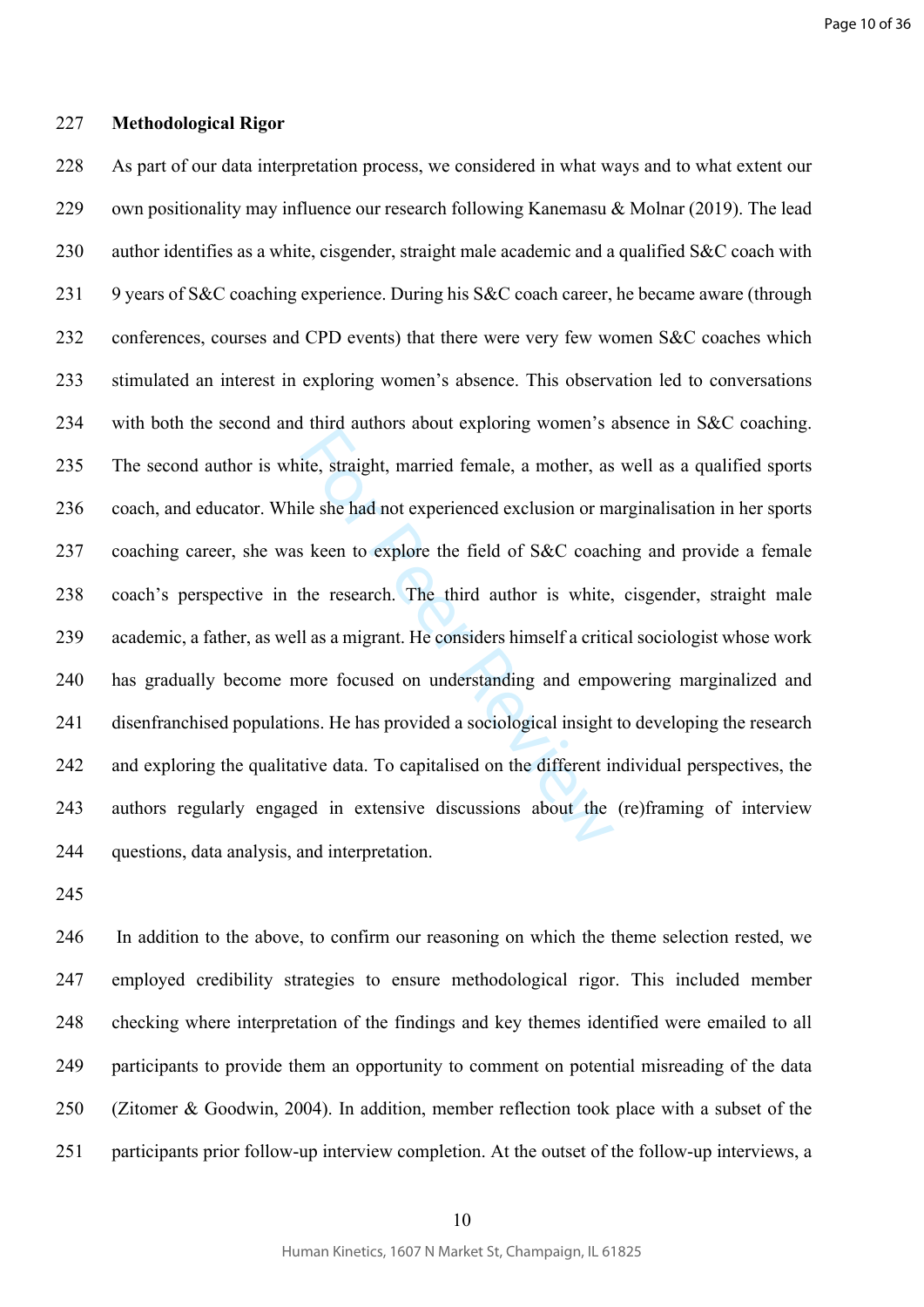252 researcher-participant dialogue took place (member reflections) on the data analysis, and 253 interpretation of all findings to help generate additional insight and refine themes (Smith  $\&$ 254 McGannon, 2018). This was implemented with the view to prioritise participants' voices over 255 the researchers. Member checking and reflection indicated no disagreements and themes 256 identified by the researchers were confirmed by the participants. This process allowed a robust 257 examination and comparison of the participants' narratives as well as the views of the authors 258 (Sparkes & Smith, 2013).

- 259
- 

## 260 **Findings and Discussion:**

## 261 *Organisational Gender Politics – "It will always be a boys' club"*

Findings and Discussion:<br>Politics – "It will always be a boys' club"<br>inity in sports serves to marginalise and e<br>uch as S&C, which are thought to require plities to excel (Whisenant, 2008). This not<br>, but also over women. 262 The emphasis on masculinity in sports serves to marginalise and exclude feminine attributes 263 from entering positions, such as S&C, which are thought to require physical strength, bravado, 264 and strong leadership qualities to excel (Whisenant, 2008). This not only affirms men's power 265 within the sporting realm, but also over women. The concept and existence of 'old boys' club' 266 and the masculinized association with the job role was often cited as a reason for women's lack 267 of social capital in S&C (Mullin & Bergan, 2018). For instance, Elizabeth noted about S&C 268 coaching that 'I think it will always be a boys' club. But you just have to go with it and not try 269 and change that and just be a part of it'. This quote describes men's tendency in positions of 270 power to maintain their privilege by supporting those who have the same values with regard to 271 social status, gender, sexual orientation, etc. This creates layers of power matrices resulting in 272 predominantly White Western men remaining in the centre and women, along with other 273 marginalised groups, on the periphery (Puwar, 2004). The prevalence of the 'old boys' club' 274 was identified across U.S. NCAA Divisions I, II and III to be a limiting factor for women 275 seeking to advance their career (Mazerolle et al., 2015; O'Malley & Greenwood, 2018). 276 Consistent with these findings, our participants noted that the prevalence of male-only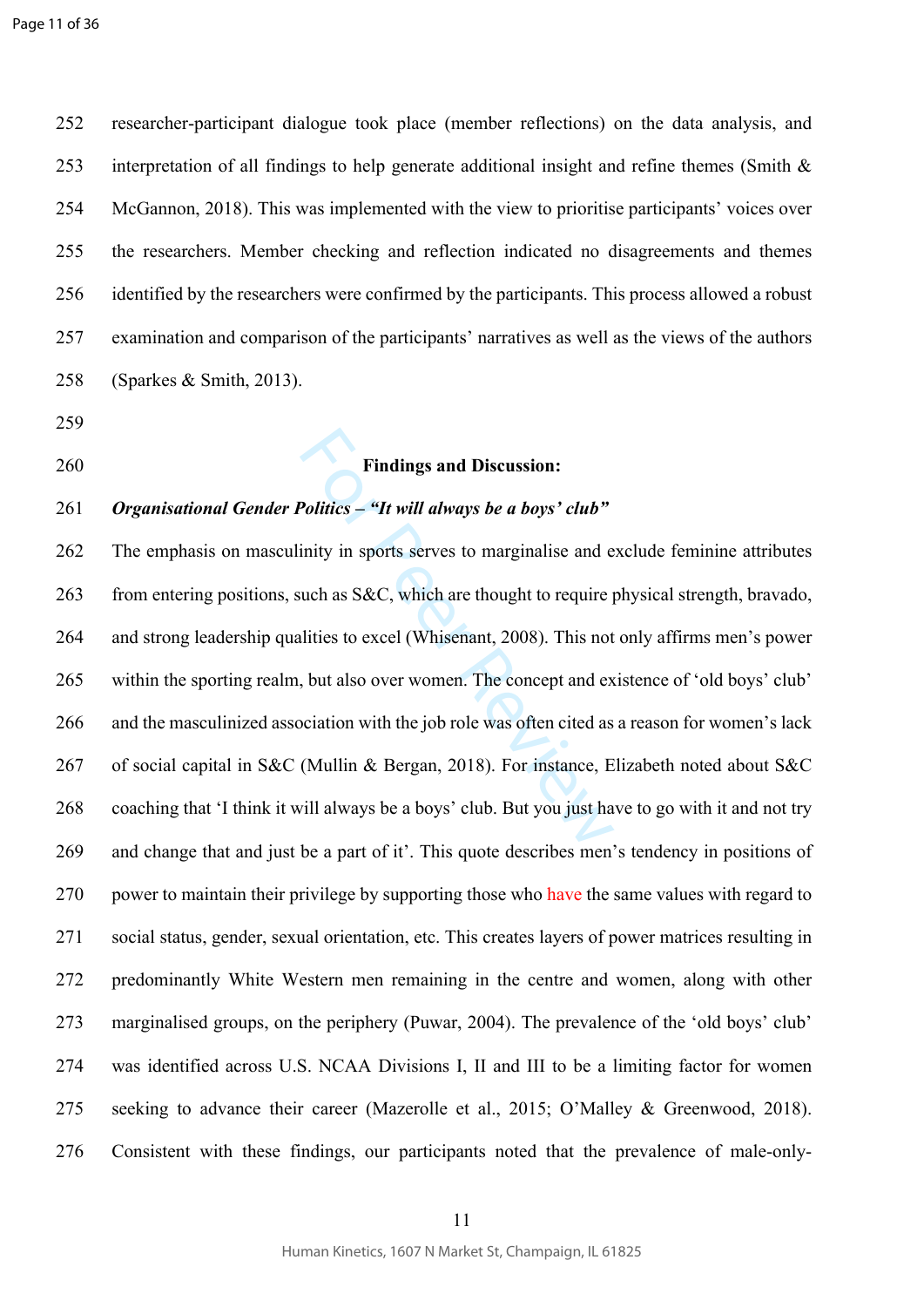277 networks limited or discouraged their job progression. When discussing her interaction with a 278 male S&C coach after a job interview, Grace conveyed:

279 There are a number of jobs [where] they couldn't outwardly say because it's a legal 280 issue, that I was not picked because I was female, but especially at an all-boys school 281 those kind of roles, you'd get an interview, but they wouldn't pick you. But they 282 couldn't give you any examples of how you could improve or why you didn't get the 283 role.

284 A common observation among participants was that men employ/promote men and, therefore, 285 women are at a disadvantage when applying for S&C positions or seek to advance their career. 286 Holly stated:

mong paracipants was data men emproy. Praggio when applying for S&C positions or set<br>and the energy of the career<br>of the valued and they felt it was like 'job<br>gression in top heavy males in charge of joo<br>s of staff always 287 There was a pattern of female staff leaving not for career improvement, but leaving 288 because they didn't feel valued and they felt it was like 'jobs for the boys'. And I saw 289 an increase in progression in top heavy males in charge of jobs. It was almost like if all 290 the male members of staff always managed to end in places they wanted to end up. 291 This quotation clearly reflects the omnipresence of male networks (Lorde, 2003) and their 292 impact on women S&C coaches' career progression. Men appear to enjoy a type of privilege 293 that is taken for granted, but is potentially detrimental to the career prospects of women S&C 294 coaches. For instance, one participant in Sartore-Baldwin's study (2013, p. 836) noted that "a 295 female can only go so high" in S&C coaching. This finding is consistent with existing 296 academic literature around women's marginalisation in sport coaching as a result of the 'old 297 boys' club (Norman, 2010; Norman & Alexandra, 2018). Specifically, in sport coaching 298 women have reported feeling secondary and left out, and having poor working relationships 299 with men and limited opportunities for professional progression (Norman, 2010; Norman & 300 Alexandra, 2018). Although research about women in S&C coaching is still in its infancy, the 301 experiences of women sports coaches and the narratives of our participants reveal extensive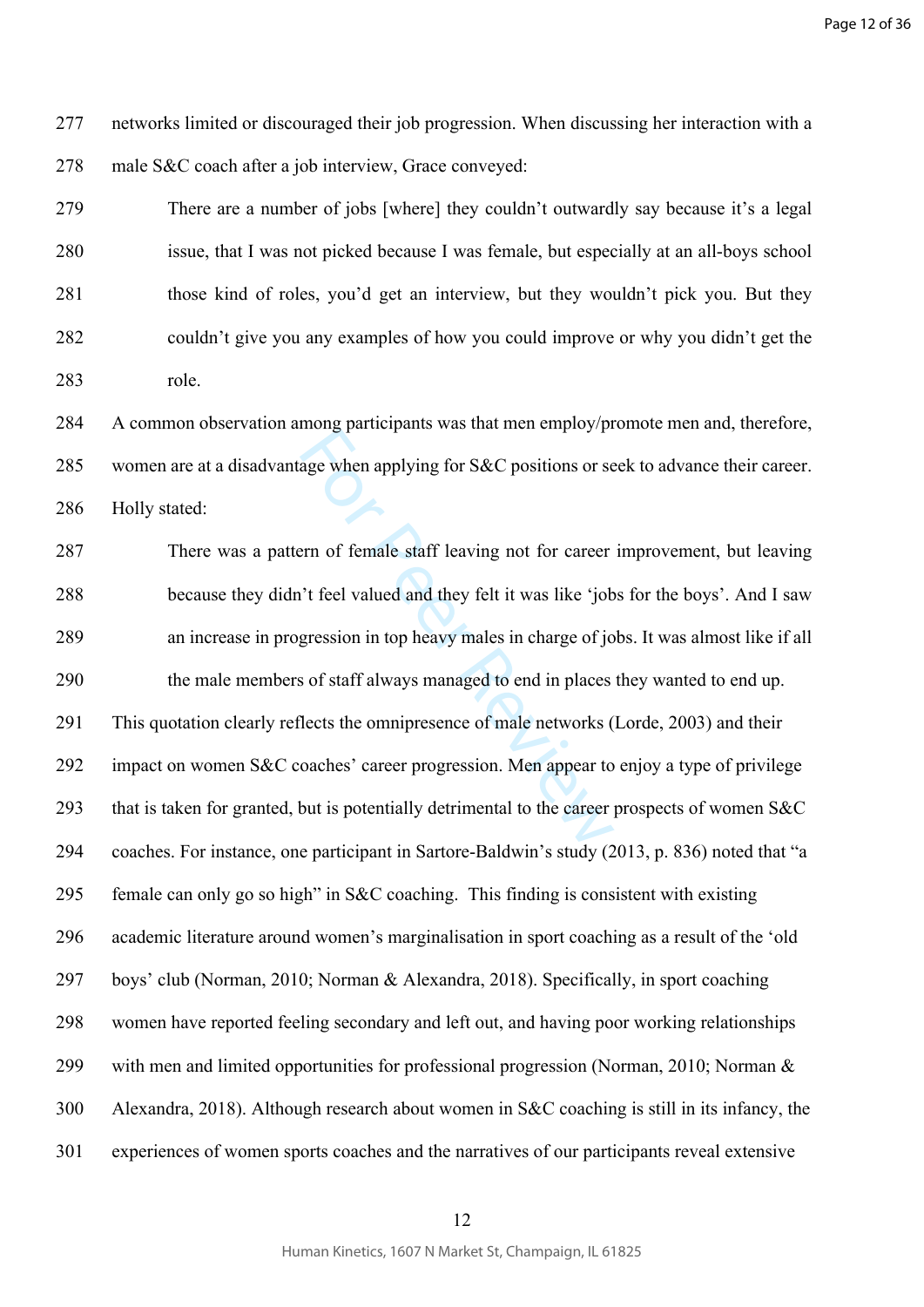302 overlaps and the ubiquity of male hegemony. Sheridan & Milgate (2003) acknowledged that 303 those involved in hegemonic power relations often do not challenge traditional power 304 matrices as those maintain historic hierarchies and associated values. At this juncture, it is 305 important to note that hegemonic power structures are not exclusively sought to be 306 maintained by people in privileged position, but also often by those who are oppressed. Lukes 307 (2005) aptly noted that hegemony is "the supreme and most insidious exercise of power to 308 prevent people, to whatever degree, from having grievances by shaping their perceptions, 309 cognitions, and preferences in such a way that they accept their role in the existing order" 310 (pp. 27-28). Thus, S&C coaching continues to be a site for expressing male hegemony 311 through subtle ideological control. For example, as of October 2020, the UKSCA board of 312 directors are still all White men. In relation to this, Annie states:

313

For a way and they accept then total<br>coaching continues to be a site for expressi<br>d control. For example, as of October 2020<br>te men. In relation to this, Annie states:<br>hdrawn a little bit away from the UKSC.<br>lominated and 314 I've kind of withdrawn a little bit away from the UKSCA world, just because it's 315 literally so male dominated and there are so few female voices, so few different voices 316 being heard that it just winds me up. Basically, I just can't cope, so I'm going to spend 317 time with different people from different backgrounds and learn from them than spend 318 time with a load of blokes that have read a load of research journals telling me, you 319 know, what some of them do but there's other ways to do things and… I just get really 320 marginalised.

321

322 This is perhaps one of the reasons why, despite significant efforts that have been made to 323 increase female sport participation, it has not been paralleled with a significant growth in the 324 number of female S&C coaches. Evidence indicates that in sporting organisations, women are 325 still assigned roles congruent with their gender and, therefore, frequently relegated to lower 326 status jobs and with little to no leadership responsibilities (Burton et al., 2009). Driven by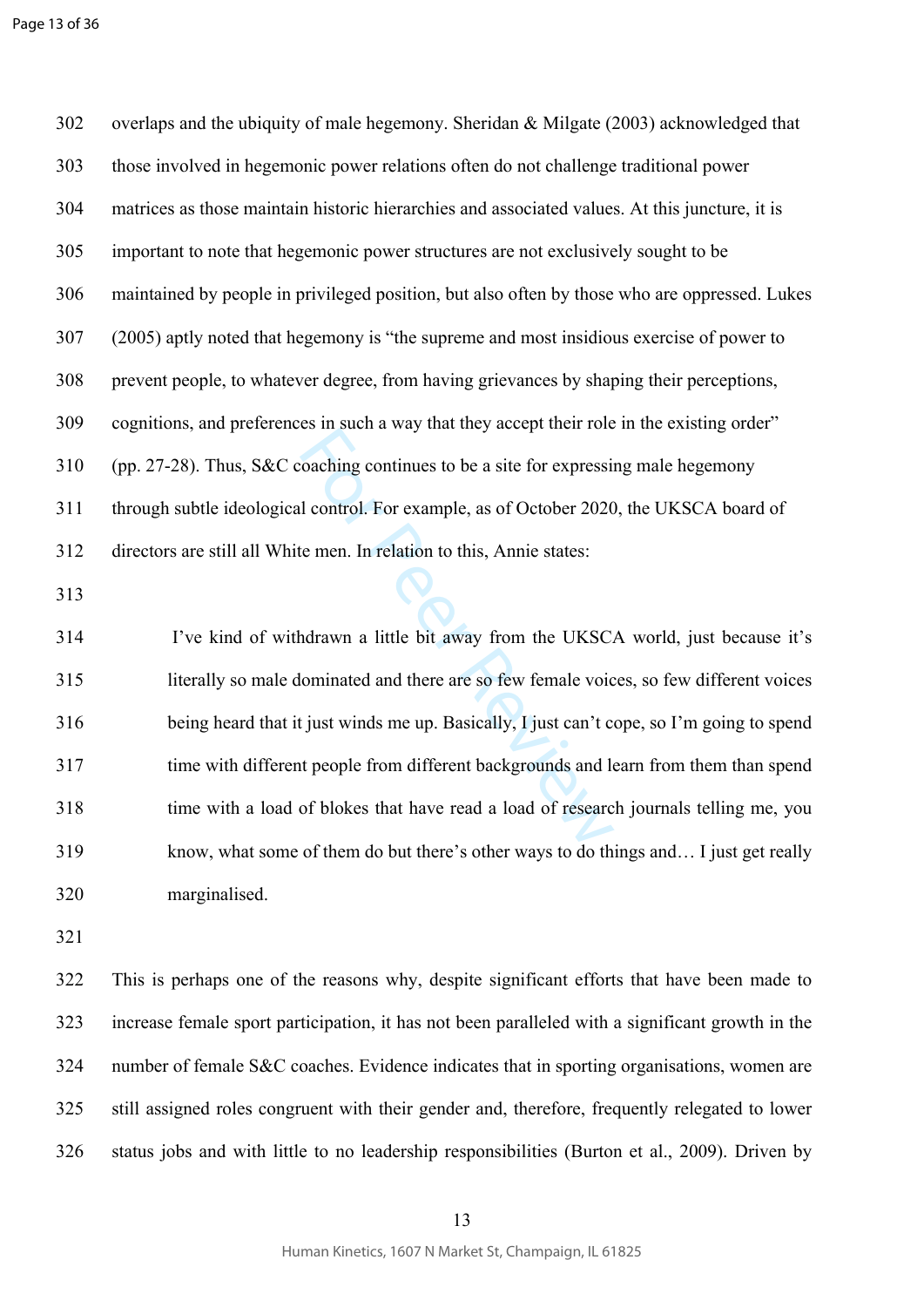327 hegemonic masculinity, the cultural practices within S&C serve to ideologically validate the 328 dominant social positions of men (Connell & Messerschmidt, 2005) which can often result in 329 condescending dialogues between men and women. Many of the participants experienced 330 *mansplaining* when meeting and working with male coaches and athletes. Mansplaining can 331 be defined as verbal expression of male intellectual superiority over women, whereby men, by 332 being men, feel they have both the knowledge and the right to 'educate' women on a specific 333 field (Solnit, 2012). Fearne provided an illustrative example of *mansplaining* by recalling a 334 Tweet by UKSCA:

335

an awful tweet, it was recommendations f<br>coaches. And it was very condescending a<br>etes actually came in and commented on it<br>but it's absolutely awful. You're such a g<br>, were like, don't try and coach like a man a<br>me some o 336 UKSCA sent out an awful tweet, it was recommendations for female S&C coaches… 337 well tips for S&C coaches. And it was very condescending and it was just awful, and a 338 couple of my athletes actually came in and commented on it and just said I don't know 339 if you've seen it, but it's absolutely awful. You're such a good coach and all of these 340 recommendations, were like, don't try and coach like a man and all of this kind of stuff.

341

342 In order to try to overcome some of these male-only-network erected barriers, participants 343 indicated creative ways to circumvent them. For instance, Alice revealed that when applying 344 for S&C jobs she shortens her name on the application so the name could be interpreted in a 345 more gender-neutral way. By doing so, she recalled 'I ended up getting a lot more responses 346 when I applied for jobs, which was kind of interesting'. Whilst it was observed at the outset of 347 this article that gender equity has progressed across sports, the strategy described by Alice 348 demonstrates how institutional gender discrimination still plays a role in the S&C recruitment 349 process. This has been reported in the sports coaching literature as well, whereby boards of 350 sports organisations and gatekeepers responsible for recruiting coaches perpetuate homologous 351 reproduction (Walker & Bopp, 2011). By analysing how gender stereotypes influence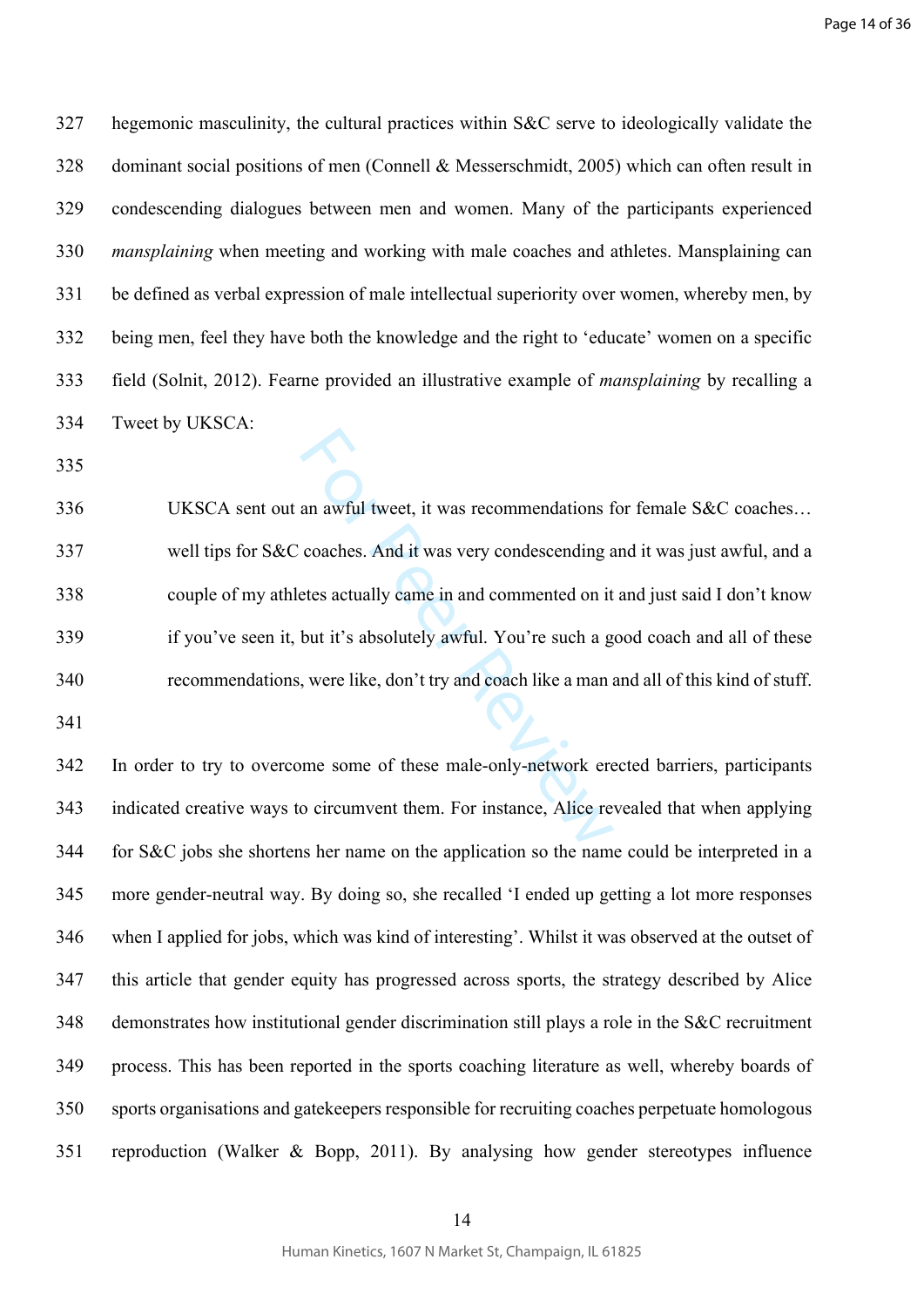352 recruitment processes within sports coaching, Schlesinger and Weigelt-Schlesinger, (2013, p. 353 258) highlighted that "the personalisation of recruitment-based decision processes, together 354 with the power that functionaries possess within the organisational structures, and the 355 dominance of men on the decision-making boards" manifest in a disproportionate individual 356 preferences and attitudes during recruitment related decision making. Our findings indicate 357 similarities with the coaching literature, which troubles the notion that women have made 358 appropriate progress towards achieving gender equity. Whilst it may be argued that gender 359 discrimination has become more subtle and less evident, it is far from being absent.

e more sacto and test etracin, the fall into entering the field, young female athletic tr<br>and unable to develop due to constriction<br>instance, Angela recalled: 'the main thing<br>le environment'. Many of the participants<br>a 'di 360 In addition to barriers at entering the field, young female athletic trainers experienced gender 361 challenges, felt restricted and unable to develop due to constricting organisational attitudes 362 (Burton et al., 2012). For instance, Angela recalled: 'the main thing would be being told that I 363 was a distraction, in a male environment'. Many of the participants commented that they were 364 told that they would be a 'distraction' for male athletes. Grace added that the people hiring 365 'don't want to put their club at risk of having a female in there and have any issues with 366 relationships or whatever'. This homosocial practice, also evident in other sport coaching 367 positions, helps maintain hegemonic masculinity (Norman, 2010) and, in turn, traditionalism; 368 also referred to as homologous reproduction, whereby men capitalize on strategic connections 369 to peers of the same ilk to ensure male dominance (Hoffman, 2011). In this sense, the gender 370 of a head coach continues to influence the gender makeup of the coaching and support staff 371 (Darvin & Sagas, 2017). Joules recalls an example when the head coach thought he could use 372 his positional power to his advantage:

373

374 I've had situations where an S&C [head] coach that's a male lead and he's a big ego 375 and he feels like everybody wants him, so he just says: 'You want to go out on a date?' 376 And it's like 'What? You're married!' You know, there's just not that boundary…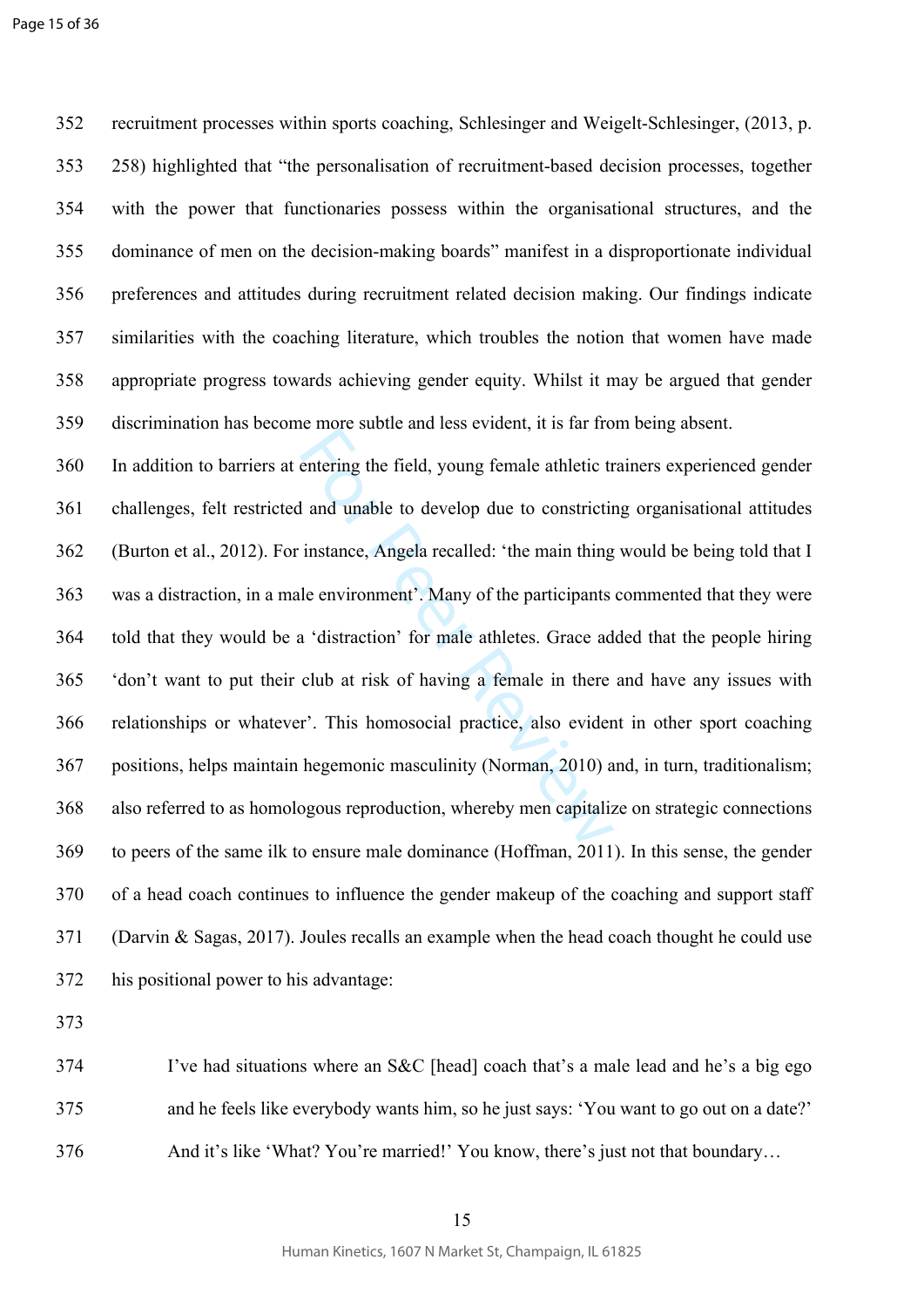377

| Joules' experience points to a self-serving male network created power imbalance which can         |
|----------------------------------------------------------------------------------------------------|
| manifest through harassment. Harassment can be understood as a form of behaviour that is           |
| expressed via any comment, conduct or gesture directed towards an individual that is               |
| degrading, intimating, offensive, malicious and insulting (Stirling et al., 2011). In sports       |
| coaching, many female coaches have experienced harassment from their male counterparts             |
| (Kerr, 2012). Similarly, women S&C coaches have storied about receiving sexualised                 |
| comments in relation to their body and feeling objectified by their male peers (Medlin-Silver,     |
| Lampard, & Bunsell, 2017). Our participants also expressed receiving inappropriate comments        |
| regarding their physical appearance. In relation to interactions with a head coach Alice recalled: |
|                                                                                                    |
|                                                                                                    |
| He [head coach] would always comment on my butt and things like that. So, the whole                |
| thing was just inappropriate really, but when we would go into a meeting or I would                |
| have interaction with him on the [gym] floor; it certainly got uncomfortable because               |
| you're taking what I know and you're creating this image in front of the athletes And              |
| all of a sudden, I just become this object, which is funny because at the beginning the            |
| reason he kept me away from football was because he didn't want people viewing me                  |
| that way [as an object], but his verbal interaction with me on the floor did just the              |
|                                                                                                    |

396

397 These narratives of the participants indicate that self-serving and self-sustaining male power 398 matrices are ever-present within in S&C. In relation to younger S&C coaches experiencing 399 abuse from their male superiors, Annie recounted: 'I've encouraged them [young S&C 400 coaches] to speak out but they don't want to in case they lose their job, yeah, they feel 401 intimidated'. The abuse discussed by a number of the participants stems from manipulation of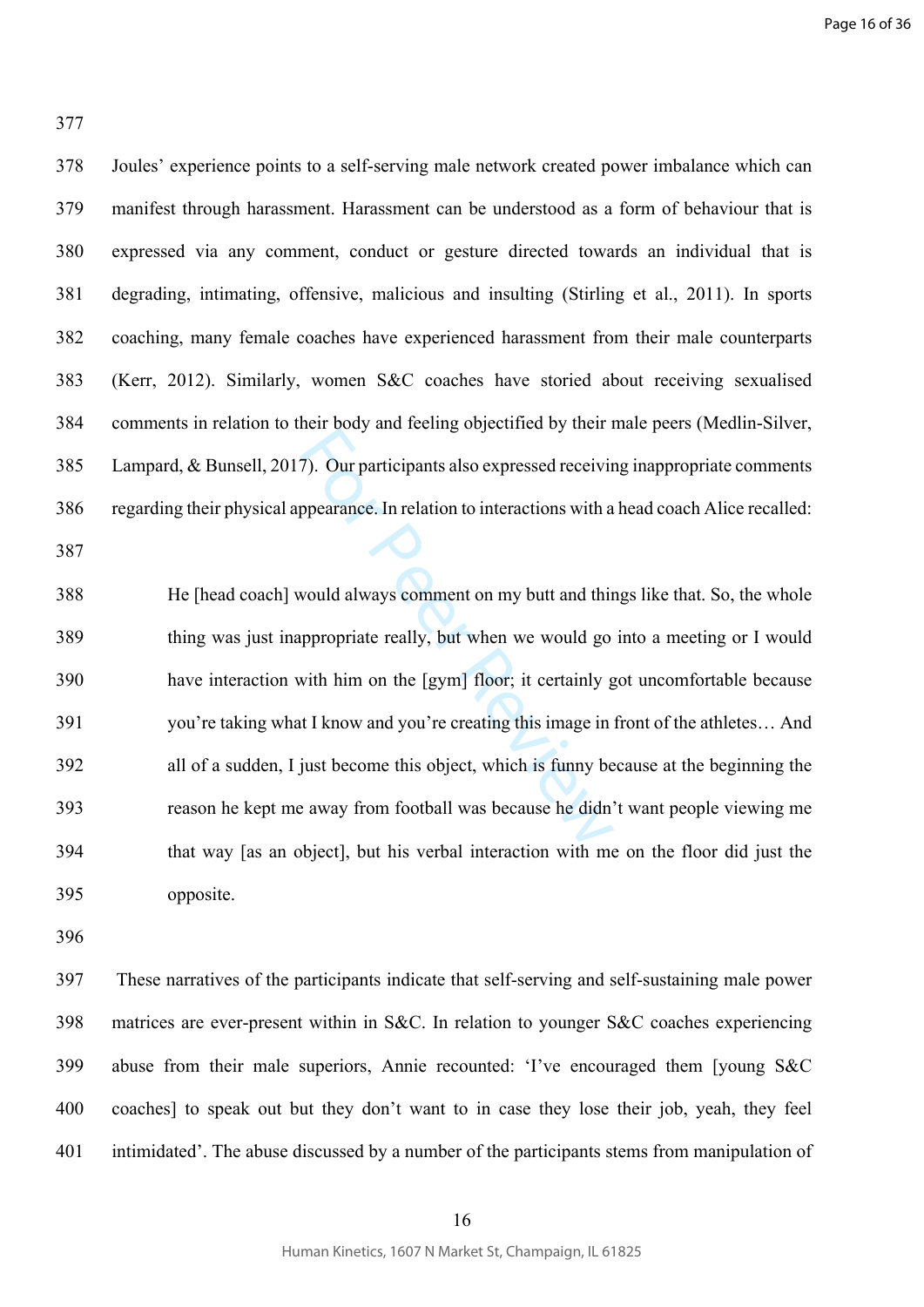402 power relations, which are often maintained by the male-dominant organisational culture that 403 silences the female voice (Kirby et al., 2002). Mansplaining, underrepresentation, stereotyping, 404 and traditional gender norms mute and distort the voice of female S&C coaches, which 405 reinforces the gender status quo and strengthens male hegemony (Sartore & Cunningham, 406 2007).

407

# 408 *Impression Management of gender identity – "I portray myself very differently in a*  409 *coaching world…"*

Alice noted how she had to 'manage' her n<br>erviewed. In a similar fashion, all participa<br>d other coaches' impressions of them to ga<br>s 'management' frequently involved adop<br>elf very differently in a coaching world that<br>I don 410 In the previous section, Alice noted how she had to 'manage' her name on her S&C coaching 411 job applications to be interviewed. In a similar fashion, all participants expressed their need to 412 manage their athletes' and other coaches' impressions of them to gain and maintain necessary 413 professional support. This 'management' frequently involved adopting male behaviour types. 414 Lucy said: 'I portray myself very differently in a coaching world than I do in my personal life, 415 at least I try to, because I don't want to come across as flirtatious, or, I don't know, weak in 416 anyway.' The need to maintain a strong facade is consistent with other female coaches' 417 experiences when coaching males (LaFountaine & Kamphoff, 2016). This concept of 418 impression management, using a dramaturgical framework was identified by Goffman (1959). 419 Goffman viewed society as a theatrical stage on which individuals perform behaviours deemed 420 suitable and appropriate by the expectations of the setting. Molnar and Kelly (2012) 421 emphasised that impression management is used by individuals to present an idealised image 422 of themselves to a selected audience to fit in, avoid embarrassment or express authority. When 423 our participants 'imitated' male S&C coach behaviour they engaged in field specific 424 impression management to both fit in and express authority. Alice recounted: 'I think 425 sometimes female strength coaches, they try too hard … They try too hard to try and fit that 426 male role and it makes them undesirable to a lot of people, athletes included'. When women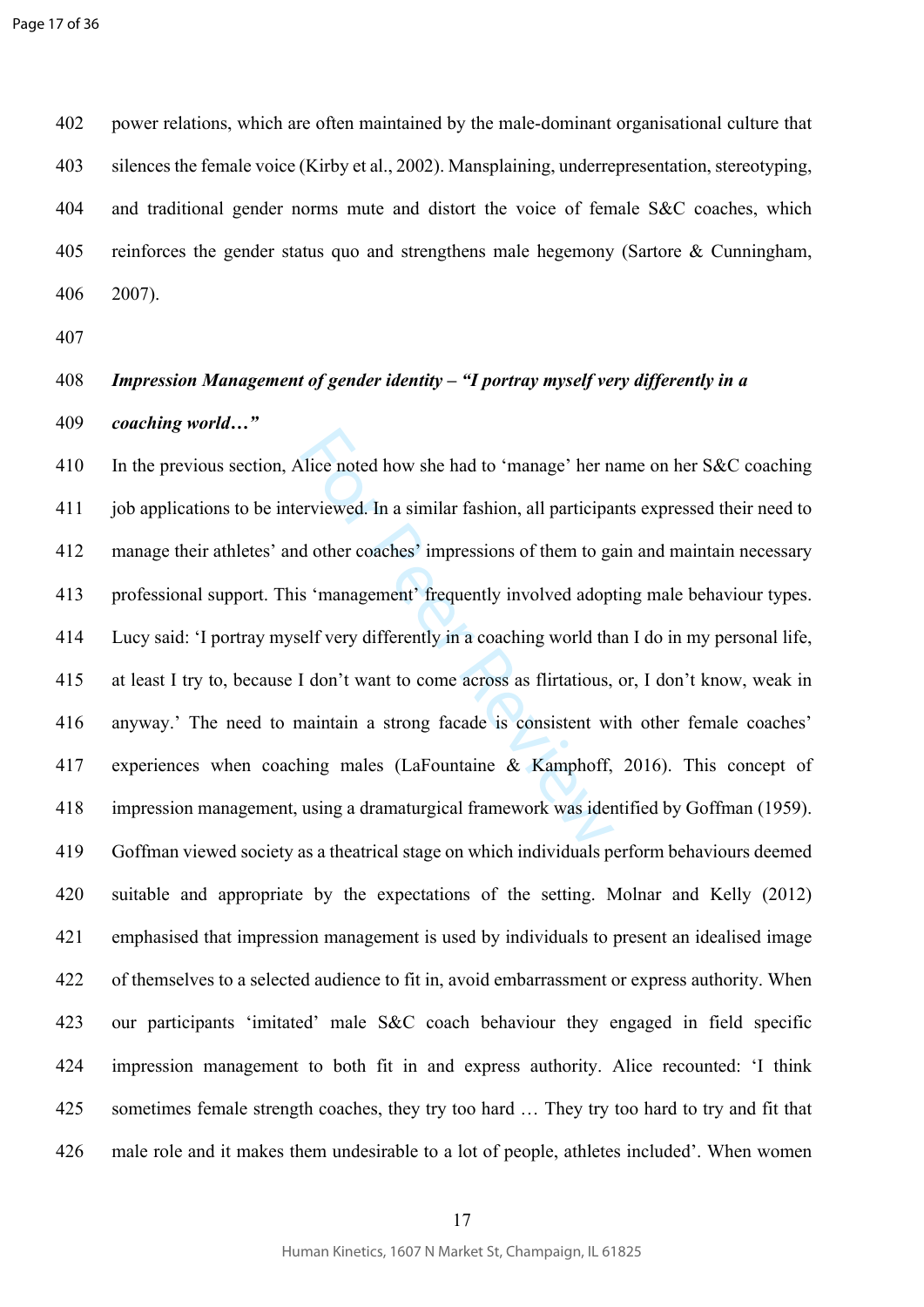oriateness and their compatibility with the<br>D. Our participants noted that they often over<br>e colleagues and athletes, as they felt they<br>ensation as follows:<br>Ince I have a [physical] presence... [so] I<br>e knowledge that I ha 427 feel a need and/or pressure to embrace male behaviour patterns in an attempt to gain 428 acceptance, they often find themselves in a double bind. On the one hand, they may be 429 ostracized for being 'cold' and 'bitchy' (Heilman, 2001, p. 668), largely due to others' 430 uncomfortable perceptions of the discord between how a woman acts and how societal norms 431 dictate a woman should act. On the other hand, they may feel that by not adopting dominant 432 behaviour patterns they may not command sufficient respect and display knowledge 433 confidence. In sports coaching, successfully engaging in the construction of a front stage 434 requires coaches to manage their communication to convince their audience of their 435 knowledge, skills, appropriateness and their compatibility with the organisation's norms and 436 values (Jones et al., 2011). Our participants noted that they often over compensated to establish 437 credibility with their male colleagues and athletes, as they felt they had 'more to prove'. Lucy 438 explained this overcompensation as follows:

439 I always make sure I have a [physical] presence… [so] I lift and workout a lot and 440 always express the knowledge that I have. Maybe in one way, I'm compensating. I'm 441 not sure. But as a male, who is 6ft, bench pressing 400 pounds or, whatever, they have 442 a [accepted and expected physical] presence…

443 Consequently, participants felt that to be successful in S&C, they had to compensate for being 444 female and work harder to "fit in". This finding is similar to what has been reported in the 445 sports coaching literature (Norman, 2010; Walker and Bopp, 2011). Through a continued 446 expression of male hegemony, both women and men have the tendency to believe that male 447 characteristics are essential part of what it means to be a successful S&C coach.

448 To survive and flourish in male dominant environment, Alice noted: 'You have to really love 449 sport or really 'have some balls'. A tweet from 2014 reinforces that as an S&C coach women 450 need to 'be prepared to evidence… [their] competence more than would be expected of a male 451 coach' (<https://twitter.com/UKSCA/status/913448817311272960>). This further indicates that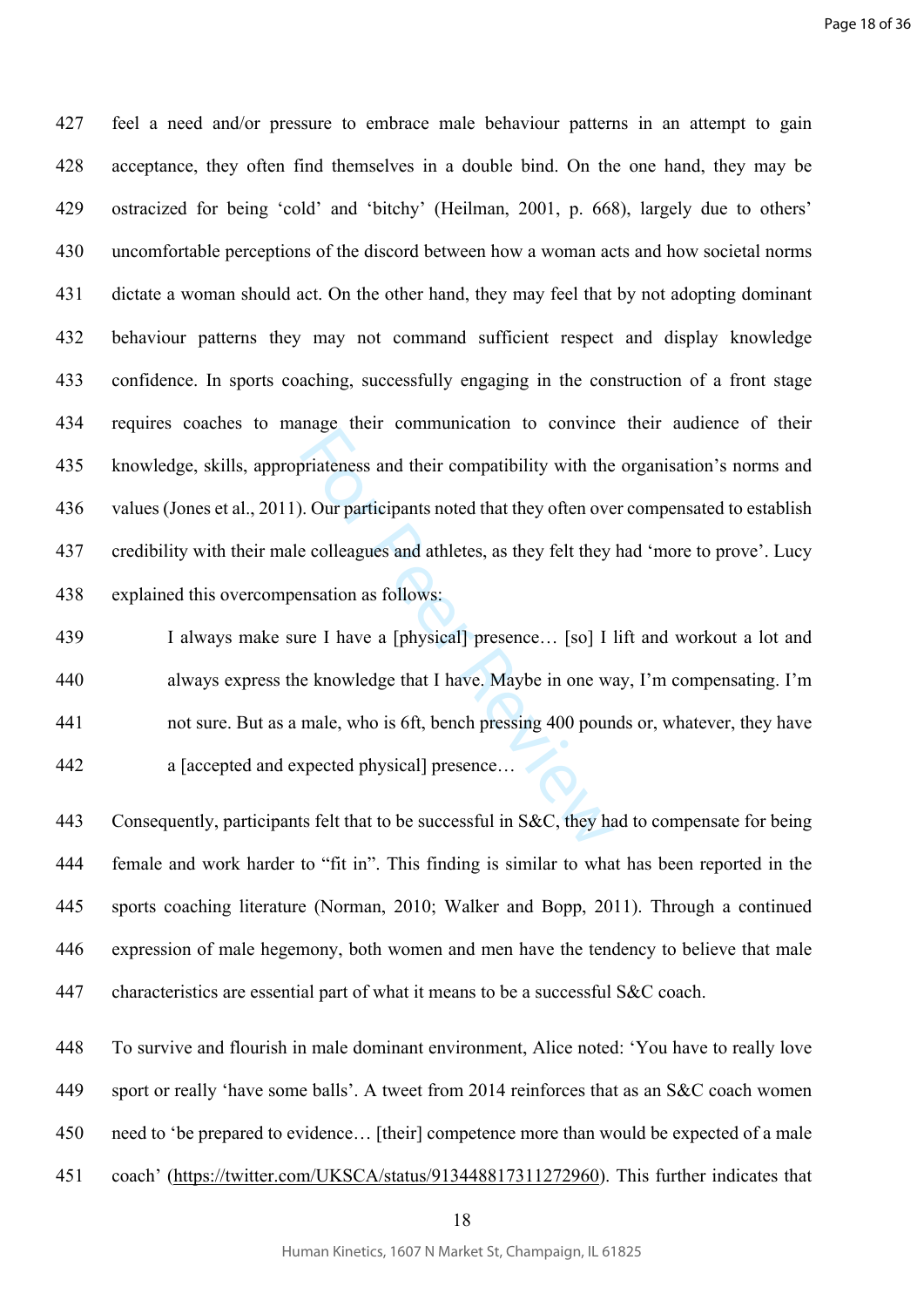452 female coaches are generally not perceived as authoritative figures and it is, therefore, assumed 453 that they would be incompetent when training and/or disciplining men (LaFountaine & 454 Kamphoff, 2016) or, in doing so, they would be a distraction to male athletes. Claire recounted: 455 'they [men] were apprehensive to work with me because they wanted someone that was loud 456 and motivational in the weight room.' All participants expressed the requirement to be 457 authoritative in their role as S&C coaches, especially when working with both male athletes 458 and colleagues. Fearne explained:

459 With male teams you definitely need an authoritative figure. It's very much getting in 460 the gym and being quite commanding with them and kind of letting them know that I 461 know exactly what I'm talking about, and that actually if they follow everything, that 462 they will get the results if they do what I'm telling them.

you definitely need an authoritative figure<br>g quite commanding with them and kind of<br>at I'm talking about, and that actually if th<br>esults if they do what I'm telling them.<br>ified that perceived lack of assertiven<br>ified that 463 Previous research identified that perceived lack of assertiveness and leadership style 464 incongruous with athletes' expectations is a barrier for female coaches (Kilty, 2006). Similarly, 465 our participants expressed that they felt the need to present and maintain a particular image of 466 themselves, by developing and displaying a front stage behaviour to provide an impression of 467 confidence to meet role expectations. Elizabeth described:

468 I think it's how you present yourself. So, if you present as a female coach, you'll be 469 presented differently, but, if you present yourself as a strength and conditioning coach 470 then there's no real difference between whether it's a male or female, they're both doing 471 the same job.

472 The juxtaposition between social expectations towards women and leaders create a multitude 473 of challenges for women within sport (Kilty, 2006). Evidence suggests that female coaches are 474 expected to work harder, prove more, have more skills, and higher degrees when embarking 475 on sport leadership compared to men. Norman (2010) reported that female coaches felt they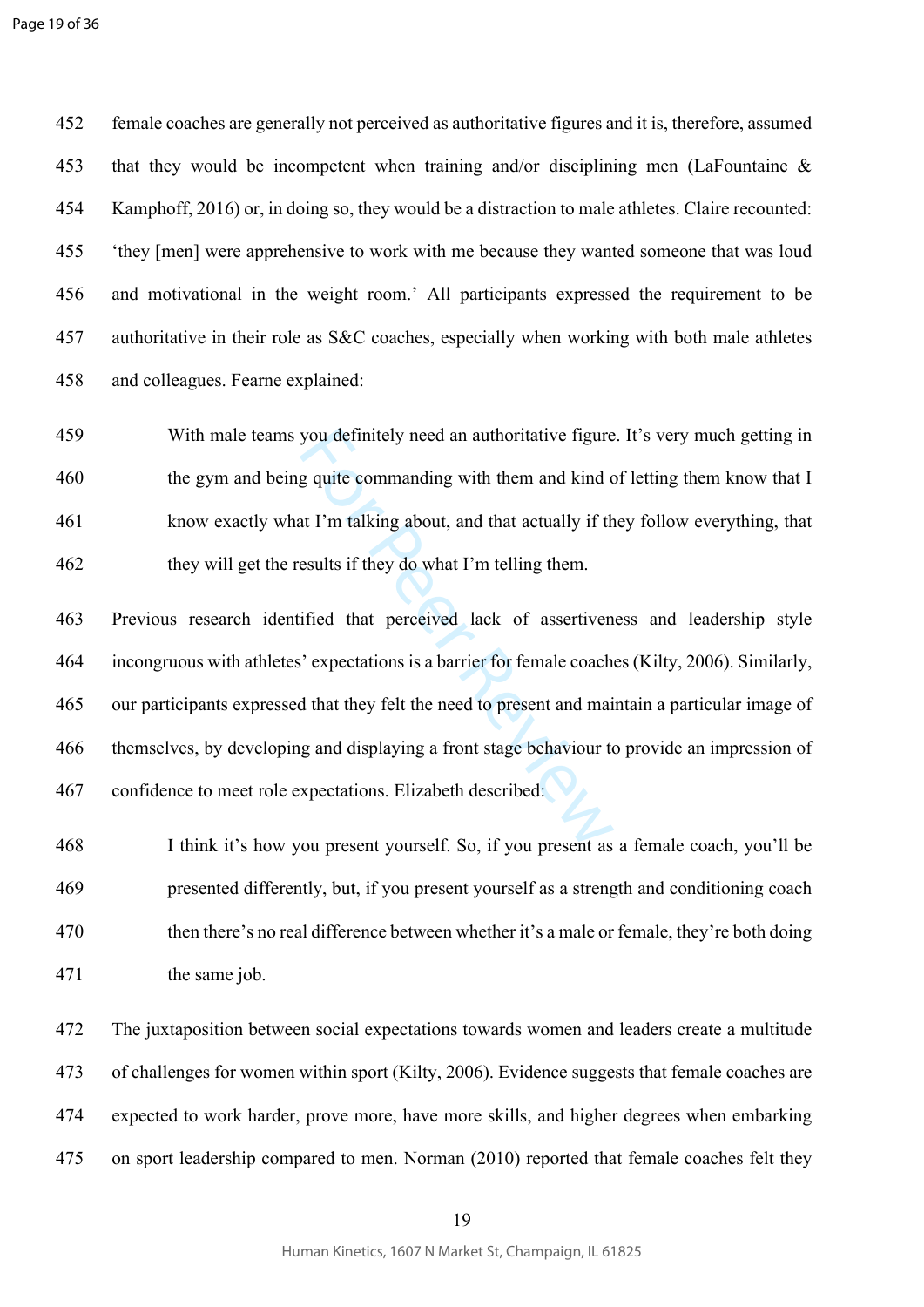476 had to justify their competence when attempting to gain respect, and acceptance. Participants 477 in our study expressed similar sentiments. Sarah noted: 'ultimately if I was [a] female working 478 in male sport, I would kind of have to almost justify my place and my position more'. This 479 continuous job-role-specific impression management often results in feeling undervalued, out 480 of place and marginalised (Norman, 2010). In other words, in the S&C environment (setting) 481 women feel pressured to adopt male behaviour types as their professional front stage to meet 482 institutionalised collective expectations. Their S&C role and related behavioural expectations 483 are part of what Goffman (1959) referred to as the *vocabulary of fronts*, which is essentially a 484 culturally prescribed pattern of behaviour in a specific setting. The vocabulary of fronts is a 485 useful way to understand and navigate a range of social situations. Goffman (1959, p. 16) noted:

For Person state *is* and navigate as the *i* beats that *y* by *y*  $\sim$ <br>term of behaviour in a specific setting. The<br>and navigate a range of social situations. Go<br>to maintain a different pattern of expectation<br>ifferent p 486 Instead of having to maintain a different pattern of expectation and responsive treatment 487 for each slightly different performer and performance, he [and she] (observer) can place 488 the situation in a broad category … Observers then need only be familiar with a small 489 and hence manageable vocabulary of fonts…

490 This logic precipitates consistency between setting, manner, appearance, and front. This is why 491 female S&C coaches in their professional setting emulate traditionalist male behaviour patterns 492 as their front stage. However, in doing so, they encounter a discrepancy between their S&C 493 front stage behaviour and the social expectation around the behaviour that is associated with 494 their gender. Therefore, deeply embedded societal gender bias and expectations place women 495 at a disadvantage and in a cultural bind even before embarking on leadership positions. Meister 496 et al., (2017) argue that women leaders feel misidentified at work and that their self-497 presentation (impression management) is employed to conceal behaviours especially 498 associated with femininity. Despite the strong, confident façade they portray in their front 499 stage, participants frequently mentioned their continuous feeling of lack of confidence 500 compared to male S&C coaches. This results in an incessant conflict between the different front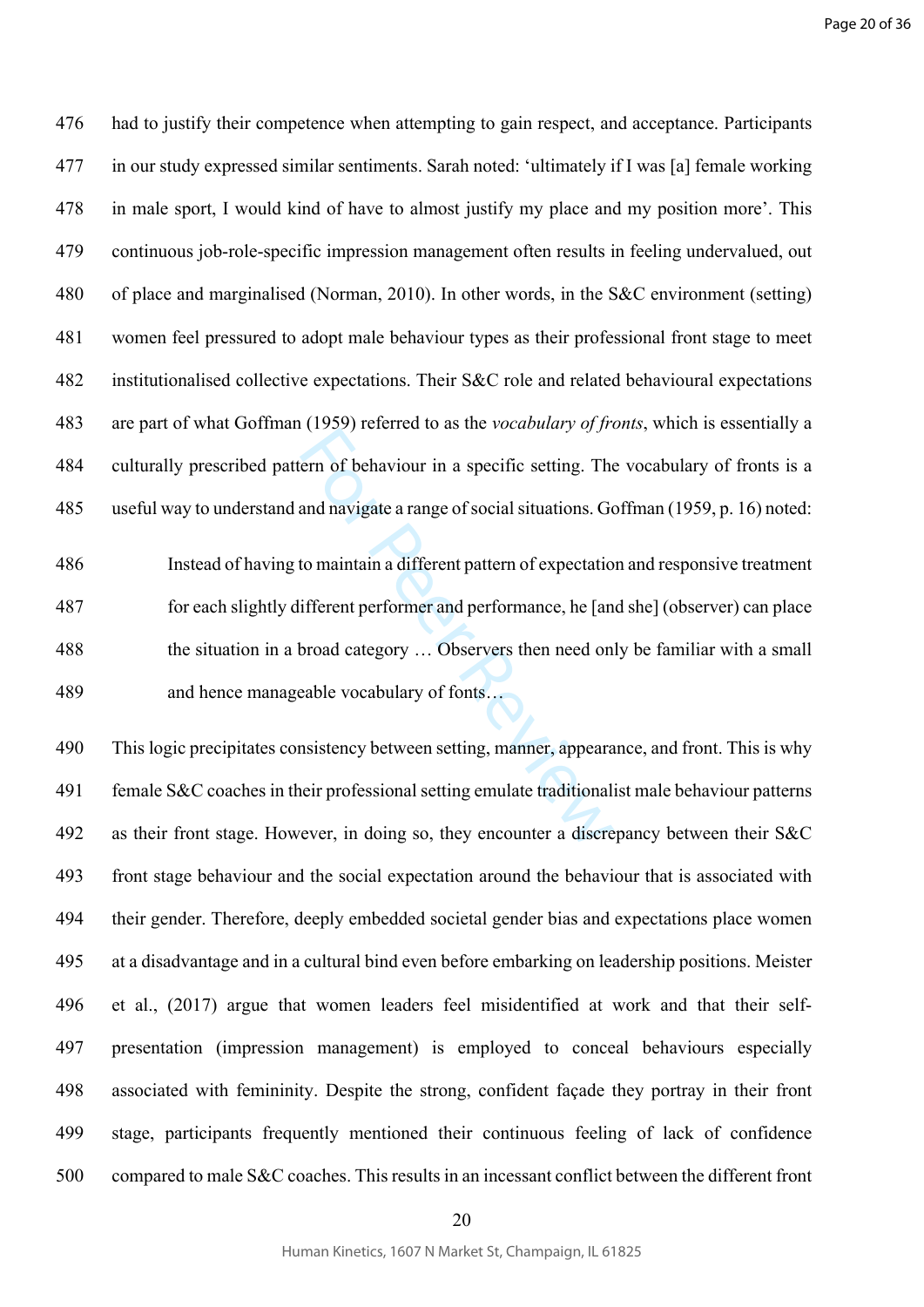501 stages female leaders are expected manage often simultaneously. These conflicting 502 expectations regularly lead to a range of tensions in the work environment, some of which our 503 participants manage through the deployment of humour.

504

## 505 *Humour – 'It's not particularly P.C. you know. There's a lot of banter...'*

For Petra meaning instance of the<br>action of the analysis of the and keeping our interactions working sm<br>o be an essential ingredient to work effect<br>gle person I worked with was a guy, you'ver<br>If I think if that's your pers 506 Humour is understood to be multi-faceted and extremely important in the workplace (Romero 507 & Cruthirds, 2006). Humour is a form of communication which is perceived as entertaining. 508 The term humour is derived from Latin meaning 'moisture' or 'fluid' and refers to 'greasing 509 the gears of everyday talk and keeping our interactions working smoothly' (Norrick, 1993, p. 510 20). Humour was seen to be an essential ingredient to work effectively as an S&C coach. 511 Sophie noted: 'Every single person I worked with was a guy, you've got to have a… sense of 512 humour, bit of banter, but I think if that's your personality then you just fit as part of the team'. 513 This highlights the importance placed on humour, but interestingly extends this to include 514 banter. Both humour and banter are social and interactive, however banter involves jocular 515 interaction which can include mockery and, sometimes, abusive language (Haugh & Bousfield, 516 2012). Banter is seen as a form of humorous expression, which arguably is the 'lubricant' 517 within the work place through which relationships are created and maintained (Plester & 518 Sayers, 2007). In relation to the environment that S&C coaches operate, Annie commented: 519 'It's not particularly P.C., you know. There's a lot of banter and it's like I enjoy a bit of banter, 520 like the next person'. However, the expression of sexism can hide under the veil of humour, 521 which can make discriminatory messages and actions more dangerous and difficult to confront 522 as opposed to direct, derogatory remarks (Mallett et al., 2016). Sexist, humorous comments or 523 behaviour can be easily dismissed and neutralised as 'friendly banter' (Jones, 2008). 524 Participants expressed receiving banter in the form of sexual comments and innuendos. When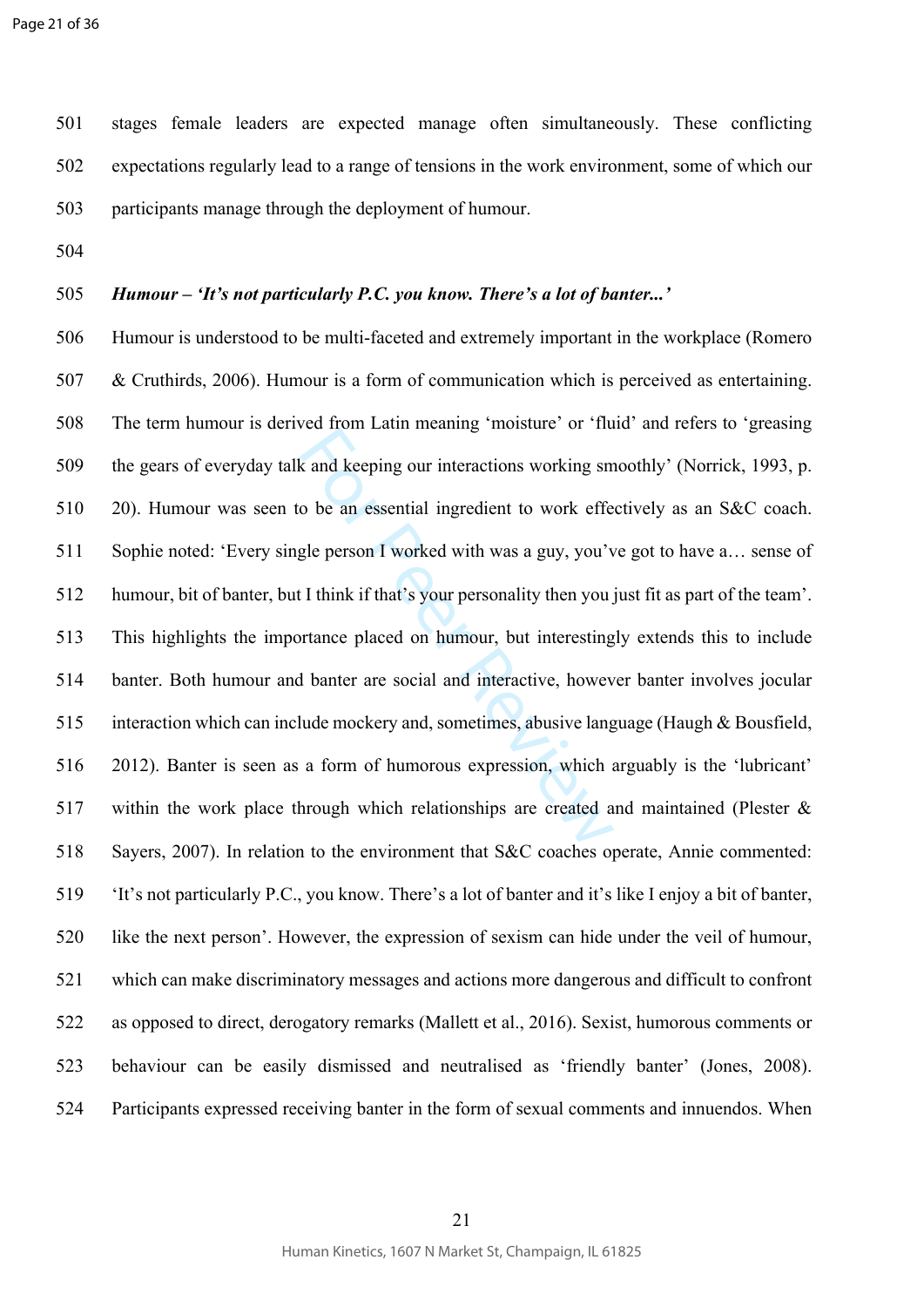- 525 asked about her experiences of working with male rugby players, Annie recalls a situation that 526 happened when she first started working as an S&C coach:
- 527

528 I remember it was kind of a funny story, I don't think [it] had happened before. We had 529 two gyms. We had a gym where the backs train and a gym where the forwards train and 530 the men's showers were in between. I was 22 or something like that and I had to walk 531 between the forwards' gym and the backs' gym through the showers where, obviously, 532 I often, I would get dragged in. You obviously have to have very thick skin and have a 533 lot of banter in this environment.

534

Example of male athletes asserting their<br>an example of male athletes asserting their<br>the peermonic masculine environment. As a<br>urless, incapable of taking and understand<br>ter is a powerful way of silencing women (<br>f social 535 This type of behaviour is an example of male athletes asserting their dominance and reaffirming 536 their power to maintain a hegemonic masculine environment. As athletes and coaches do not 537 want to be seen as humourless, incapable of taking and understanding jocularity, this type of 538 humour in the form of banter is a powerful way of silencing women (Jones, 2008). Sexist banter 539 provides a cover story of social acceptability for the verbal expressions of male chauvinism 540 (O'Connor et al., 2017). It is supposed to 'soften the blow' of discriminatory remarks, 541 including, but not limited to, sexist and racist comments. Banter, rooted in and manifested 542 through discriminatory tendencies, has a protective property for the discriminating individual 543 by rendering socially unacceptable comments to the level of jocularity. In this sense, if the 544 individual (target of banter) feels offended then it is their lack of humour and/or inadequate 545 reading of the *vocabulary of fronts* that has created the conflict not the banter per se. The 546 disempowering potential of banter and related reading of the situation is two-fold: (a) it can 547 mute women's voices and resistance to male hegemonic oppression and marginalisation; (b) it 548 may keep women at the margins, if not outside, of the sub-culture they wish to join. Both of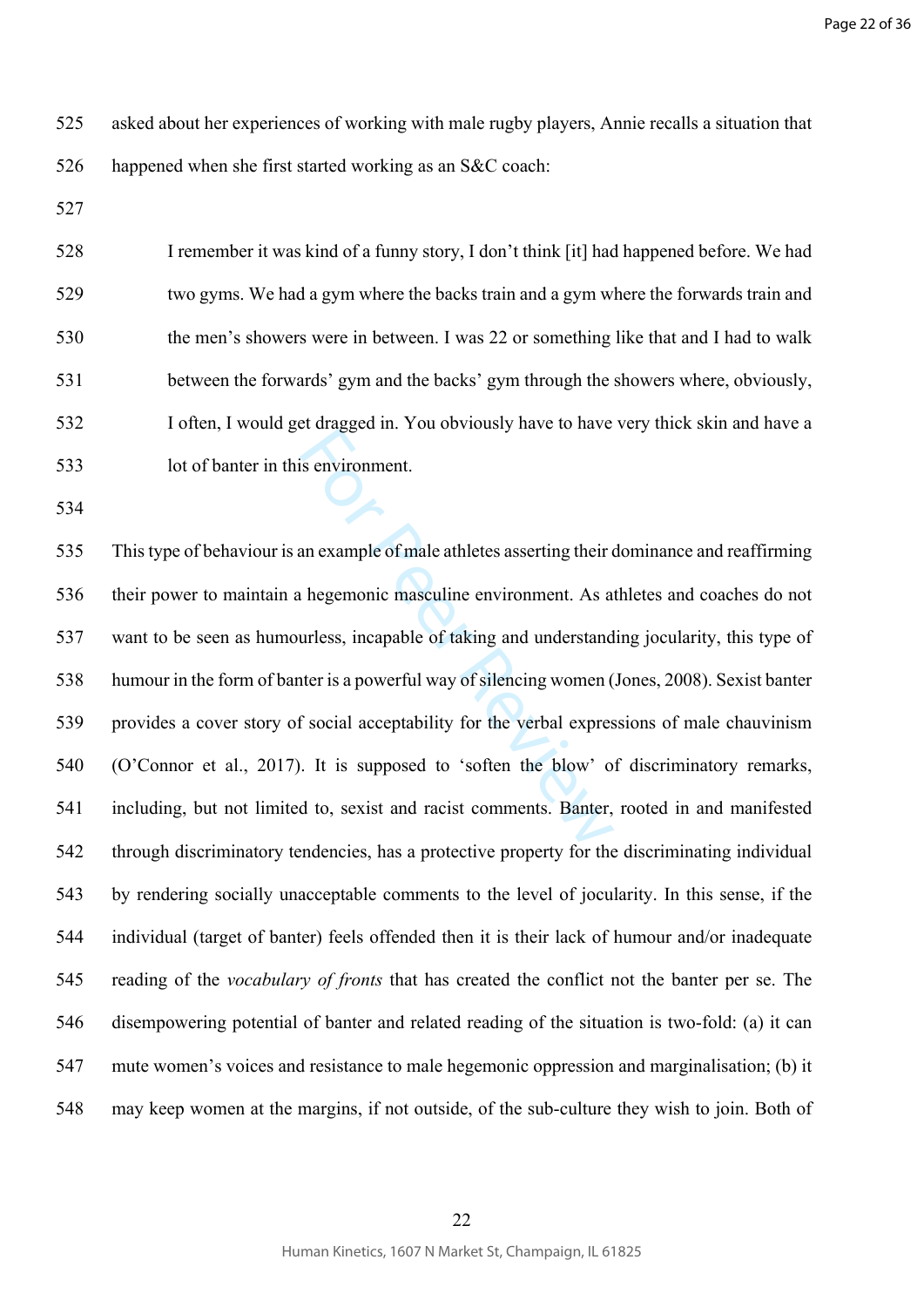549 these modes of disenfranchisement can have long term effects on women S&S coaches' career 550 either by not being able to challenge dominant cultural norms or not being accepted by those. 551 For example, Alice recounted feeling objectified and disempowered by the head coach's 552 jocular behaviour:

553

554 He was like the boss and I was the only female there, his jokes are one thing but it's 555 almost like persuasion to get you to do tasks. For example, one day I was in his office 556 and he was like: "I want you to show me this movement to complete to teach your 557 athletes". And the movement is nothing like I would normally do. "Get down on the 558 ground on all fours and try this movement for me". He didn't ask anybody else so in 559 his mind it may be funny, but it was completely inappropriate and that is a line where 560 joking and humour is not ok.

561

For the state of the state interesting to the movement is nothing like I would normal<br>for an and try this movement for me". He didn't<br>e funny, but it was completely inappropria<br>ar is not ok.<br>Traction and communication in e 562 Previous research on interaction and communication in extensively male dominated work 563 environments demonstrates that women 'conformed to the masculine communication norms 564 and the gendered nature of humour in order to fit in' (Lynch, 2010, p. 133). This finding is 565 consistent with the views of our participants who used banter to fit in and become part of the 566 S&C male-dominant subculture with the view to creating and solidifying their relationships 567 with both athletes and coaches. When asked about the use of humour, Claire recounted; 568 I just kind of went in with the attitude of I'm going into this, you don't know who I 569 am, I'm going to create a good impression. Have a bit of banter, especially with the 570 boys, they have a different dynamic they go in like, I don't know how to describe it, 571 its lads' banter. You go in, make jokes but make sure you earn their respect almost at 572 the same time. But mark your territory, like I am here to coach as well as make sure 573 you have a good time.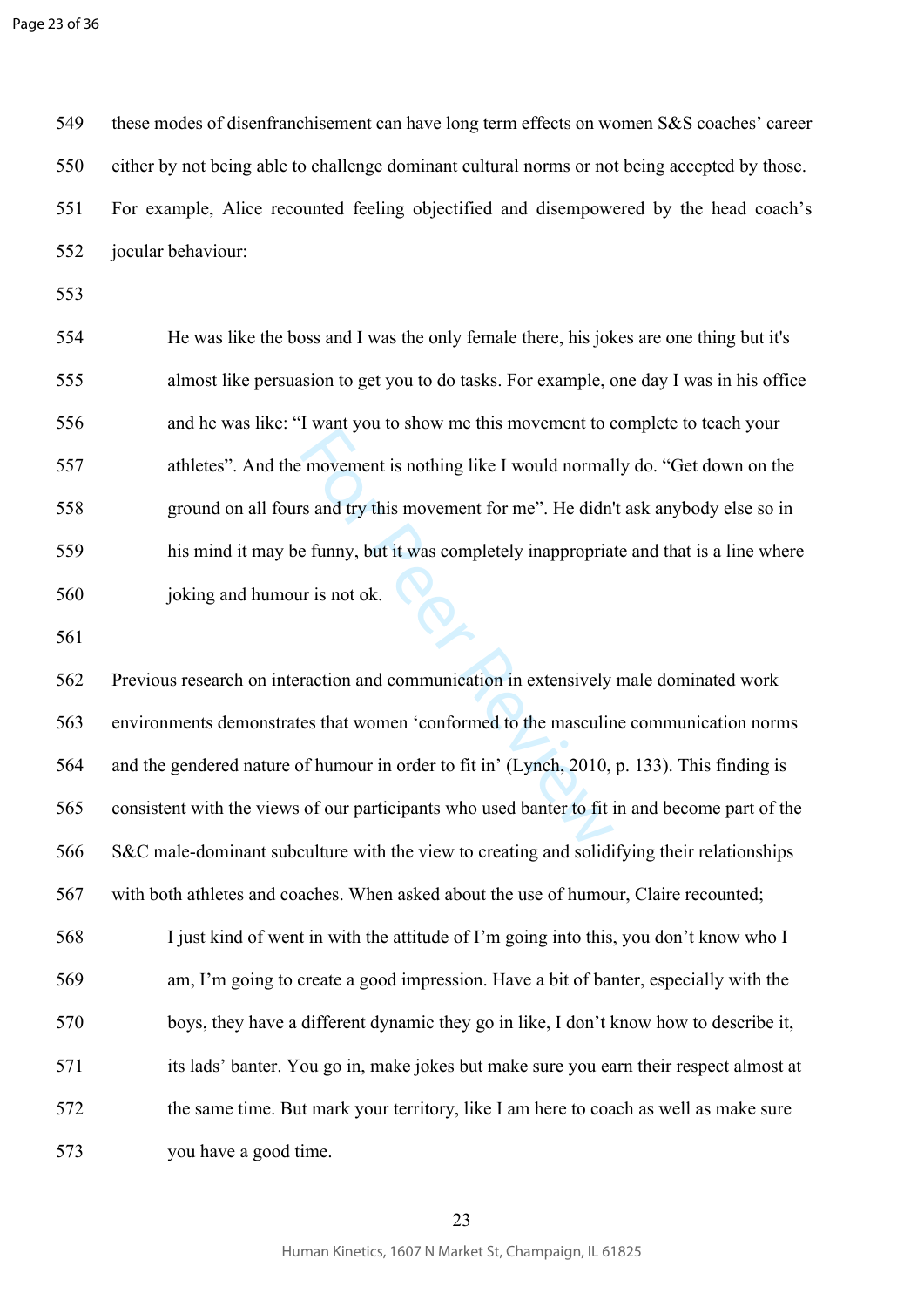574 Moving through the maze of masculinity in sport in order to navigate and negotiate the male 575 dominated terrain is certain a challenge for women. To combat this, Joules believes 'the more 576 I think you have that banter with the coach and with the athlete, the more they really buy-in 577 and that's the way I've been able to break it [gender stereotype]'. However, when the receiver 578 of sexist banter does not challenge that normative behaviour and respond in a critical manner 579 then by acquiescing, they tacitly consent to a shared understanding that is seen as acceptance 580 of discriminatory attitudes in this social context (Ford et al., 2001). Here, women, yet again, 581 find themselves in a precarious position and may be forced to make a potentially career altering 582 decision. They may decide to resist and speak up against sexist banter and humour, specifically, 583 and may lose their hard-earned position, or, they may decide that through acquiescing they 584 themselves become complicit in (re)creating male hegemonic power matrices.

585

#### 586 **Conclusion**

rical position and may be forced to maine the control of the control of the control of the carned position, or, they may decide that blicit in (re)creating male hegemonic power and the second of the reasons behind the lack 587 This article explored some of the reasons behind the lack of women in S&C. The exploration 588 of the experiences of women S&C coaches has identified some of the key components of this 589 ongoing gender imbalance and demonstrated that women are, and continue to be, at a 590 disadvantage. The participants' perspectives presented here underpin their challenges before 591 entering and being in this male dominated profession. Organisational politics, specifically the 592 'old boys club', resulted in many of the women coaches feeling that they were marginalised 593 due to their gender. They implemented creative strategies to secure job interviews and to adapt 594 to the traditionalist, male-centred environment which often prevented them from career 595 advancement through homologous reproduction. Women also felt they had to work harder to 596 prove their coaching expertise and to secure respect. Organisational politics acted as barriers 597 to reaching higher leadership positions or to obtain S&C employment in other sports. The 598 women S&C coaches' expressed the need to take on a masculine persona due to environmental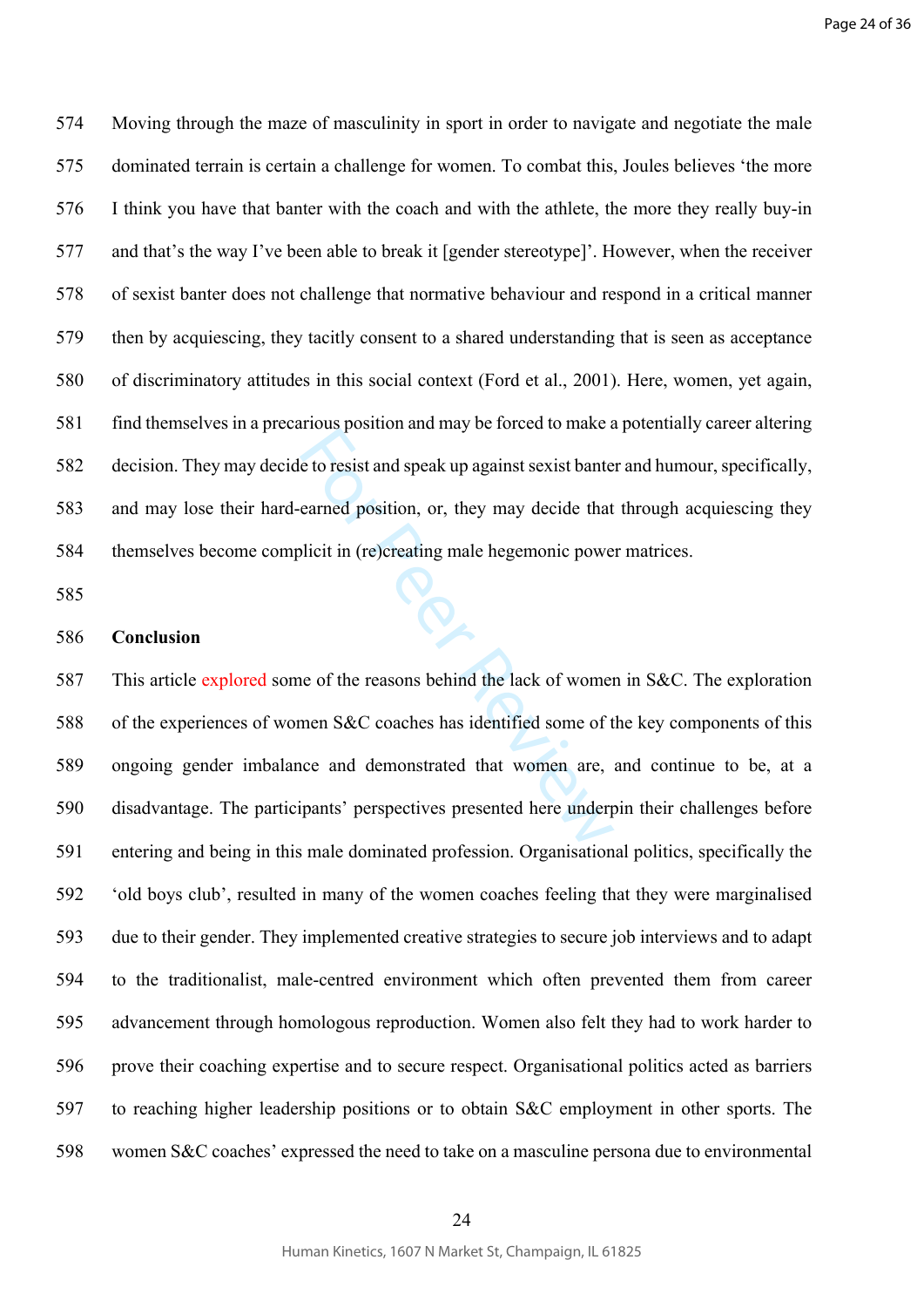599 expectations and to their competency being referenced against their male colleagues'. A coping 600 mechanism that emerged in this respect was the use of impression management. Participants 601 noted that in order to fit in, gain respect, and be an effective coach to male athletes they had to 602 manage their coaching front stage to meet the behavioural expectations of the S&C setting. To 603 do so, they adopted masculine traits which had the tendency to create conflicts between the 604 coaching role and gender specific cultural expectations. This often left participants in a double-605 bind which was a direct result of the continuous dissonance between the different front stages 606 female coaches were expected to simultaneously manage.

607

conflicting expectations was the active<br>eate productive working relations with n<br>at the use of banter provided some level of<br>ked to mask exclusion and discrimination,<br>u, yet again, landed in a precarious situation,<br>tween a 608 A way of coping with conflicting expectations was the active engagement of humour, 609 specifically banter to create productive working relations with male coaches and athletes. 610 Although it was noted that the use of banter provided some level of empowerment for women 611 S&C coaches, it also worked to mask exclusion and discrimination, sometimes culminating in 612 a form of abuse. Women, yet again, landed in a precarious situation which required them to 613 walk the sensitive line between acceptance and humour, and abuse and exclusion. Fearing of 614 losing their position, women admitted accepting and participating in banter, initiated by both 615 male coaches and athletes, that was often hurtful, disrespectful and discriminatory.

616

617 In light of the women's narratives presented here, it is prudent to make a few recommendations. 618 First, the field of S&C would greatly benefit from a reconceptualization of what the role might 619 need to entail with the view to embrace a more complete ethic of care (Noddings, 2012) to 620 enable women to view S&C as a viable profession to enter. Second, at an organizational level, 621 women need to be involved in key decision-making processes such as hiring new staff to ensure 622 gender equality and the minimisation of homologous reproduction. Third, providing and 623 delivering educational training around gender would increase understanding of inappropriate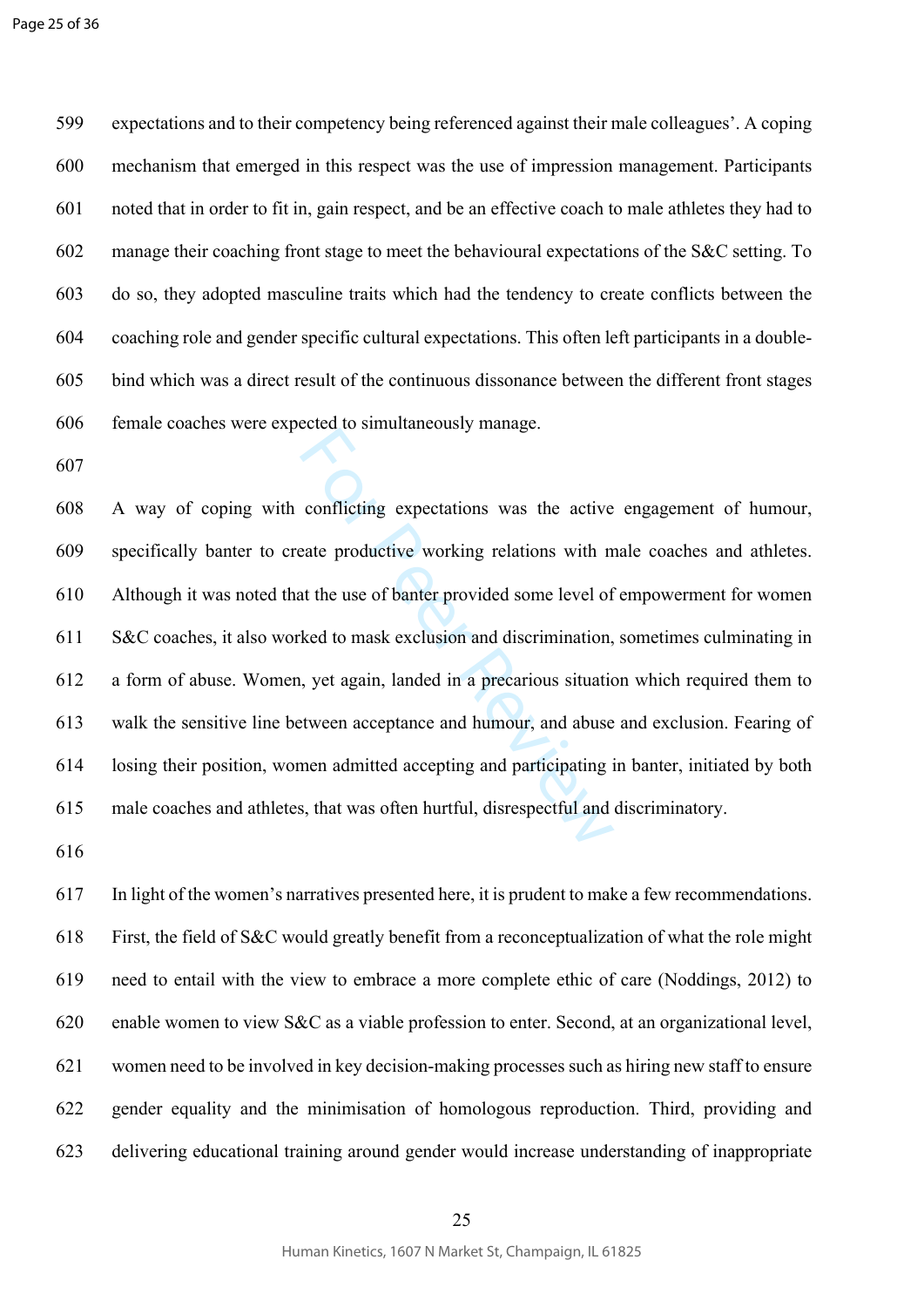624 behaviour such as sexist banter and mansplaining, which are currently part of the S&C culture. 625 Here we heed Lorde's (2003, p. 27) note about the limitation of adopting and using masculine 626 traits to fit in: 'Master's tools – they may allow us temporarily to beat him at his own game, 627 but they never enable us to bring about genuine change.'

628

and experiences of women in sect from<br>the engineering and out of town travel complements and out of town travel complement attention and out of town travel computer<br>time to share their experiences, resulting nt attrition i 629 To inform future research, the limitations of our study should be acknowledged. The sample is 630 limited to 15 women S&C coaches who were predominantly White and Western. Future 631 research should consider the experiences of women in S&C from different racial and ethnic 632 backgrounds. Furthermore, due to very high demands on S&C coaches, which include long 633 hours, weekend practices, competitions and out of town travel commitments, many of the 634 participants had limited time to share their experiences, resulting in some short initial data 635 production and participant attrition in the follow-up interviews. Therefore, to allow more 636 flexibility in the data production process and to produce richer data sets, alternative approaches 637 to data collection could be recommended. These approaches could include, but not limited to: 638 journaling, written or video diaries and pictural reflections. Finally, to help advance 639 knowledge, future research should be directed at delving deeper into other aspects of female 640 S&C coaches' experiences and adopting participatory research approaches that will offer a 641 more central role for women to problematize and resolve existing gender-based power 642 imbalances in the area under investigation.

643

## 644 **Acknowledgments**

645 The authors would like to thank the participants for their time, and the reviewers and editor 646 for the invaluable feedback.

647

648 **Funding**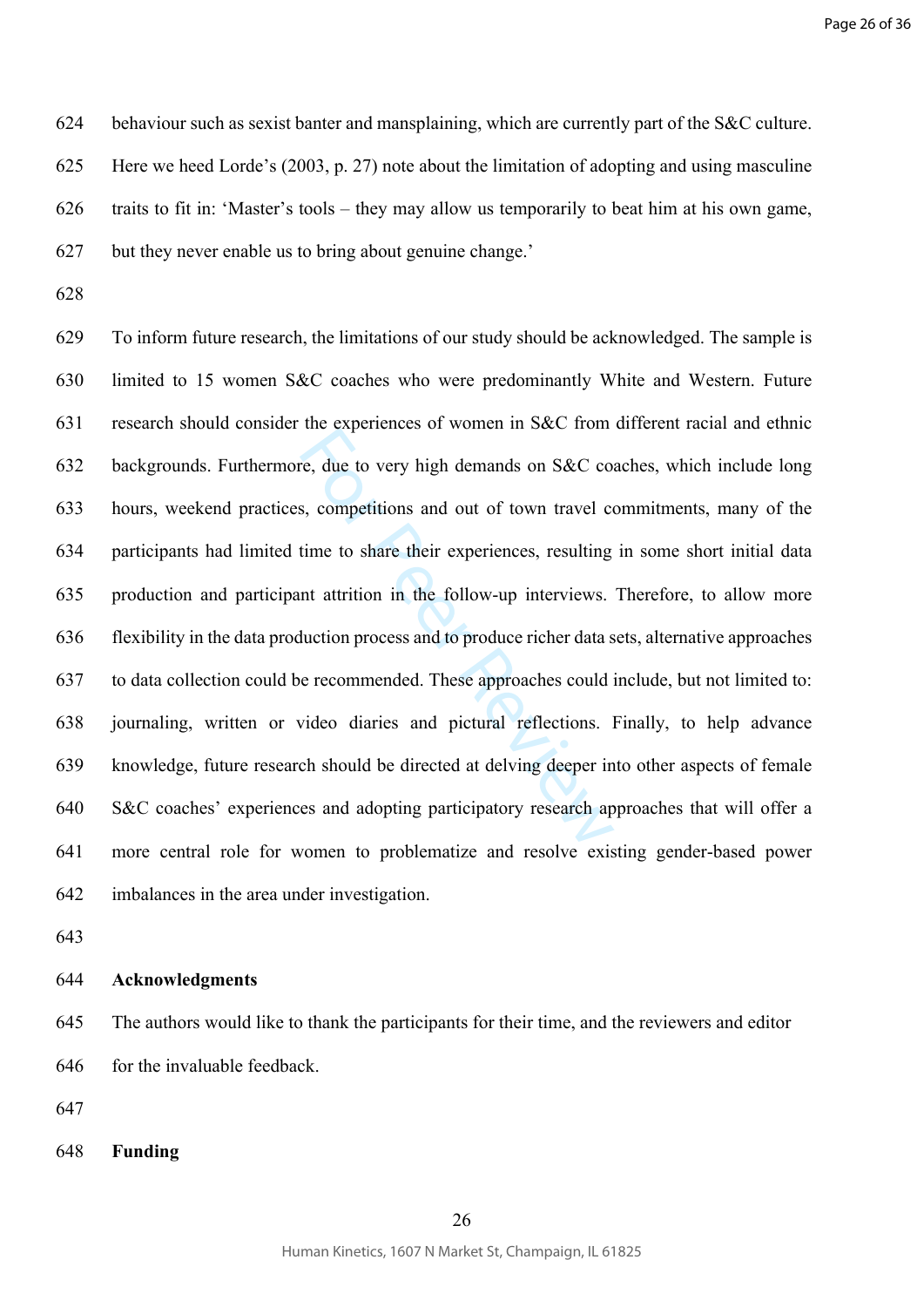649 The authors received no financial support for the research, authorship, and/or publication of 650 this article.

651

- 653 Anderson, E. D. (2009). The maintenance of masculinity among the stakeholders of sport.
- 654 *Sport Management Review, 12*(1), 3–14.<https://doi.org/10.1016/j.smr.2008.09.003>
- 655 Banwell, J., Kerr, G. & Stirling, A., (2019). Key considerations for advancing women in
- 656 coaching. *Women in Sport and Physical Activity Journal*, *27* (2), pp.128-135.
- 657<https://doi.org/10.1123/wspaj.2018-0069>
- 658 Bishop, C. J., McKnight, P., Alexander, C., Archer, E., Hunwicks, R., & Cleather, D. J.
- 659 (2019). Advertising paid and unpaid job roles in sport: An updated position statement
- 660 from the UK Strength and Conditioning Association. *British Journal of Sports*
- 661 *Medicine, 53*(13), 789–790. <https://doi.org/10.1136/bjsports-2018-099047>
- 662 Braun, V., & Clarke, V. (2019). Reflecting on reflexive thematic analysis. *Qualitative*
- 663 *Research in Sport, Exercise and Health, 11* (4), 589–597.
- 664 <https://doi.org/10.1080/2159676X.2019.1628806>
- 23/wspaj.2018-0069<br>
P., Alexander, C., Archer, E., Hunwicks, 1<br>
paid and unpaid job roles in sport: An upd<br>
th and Conditioning Association. *British J*<br>
89–790. https://doi.org/10.1136/bjsports-20<br>
2019). Reflecting on r 665 Burton, L. J., Barr, C. A., Fink, J. S., & Bruening, J. E. (2009). "Think athletic director, think
- 666 masculine?": Examination of the gender typing of managerial sub roles within
- 667 Athletic administration positions. *Sex Roles*, *61*(5–6), 416–426.
- 668<https://doi.org/10.1007/s11199-009-9632-6>
- 669 Burton, L. J., Borland, J., & Mazerolle, S. M. (2012). "They cannot seem to get past the
- 670 gender issue": Experiences of young female athletic trainers in NCAA Division I
- 671 intercollegiate athletics. *Sport Management Review*, *15*(3), 304–317.
- 672<https://doi.org/10.1016/j.smr.2012.01.001>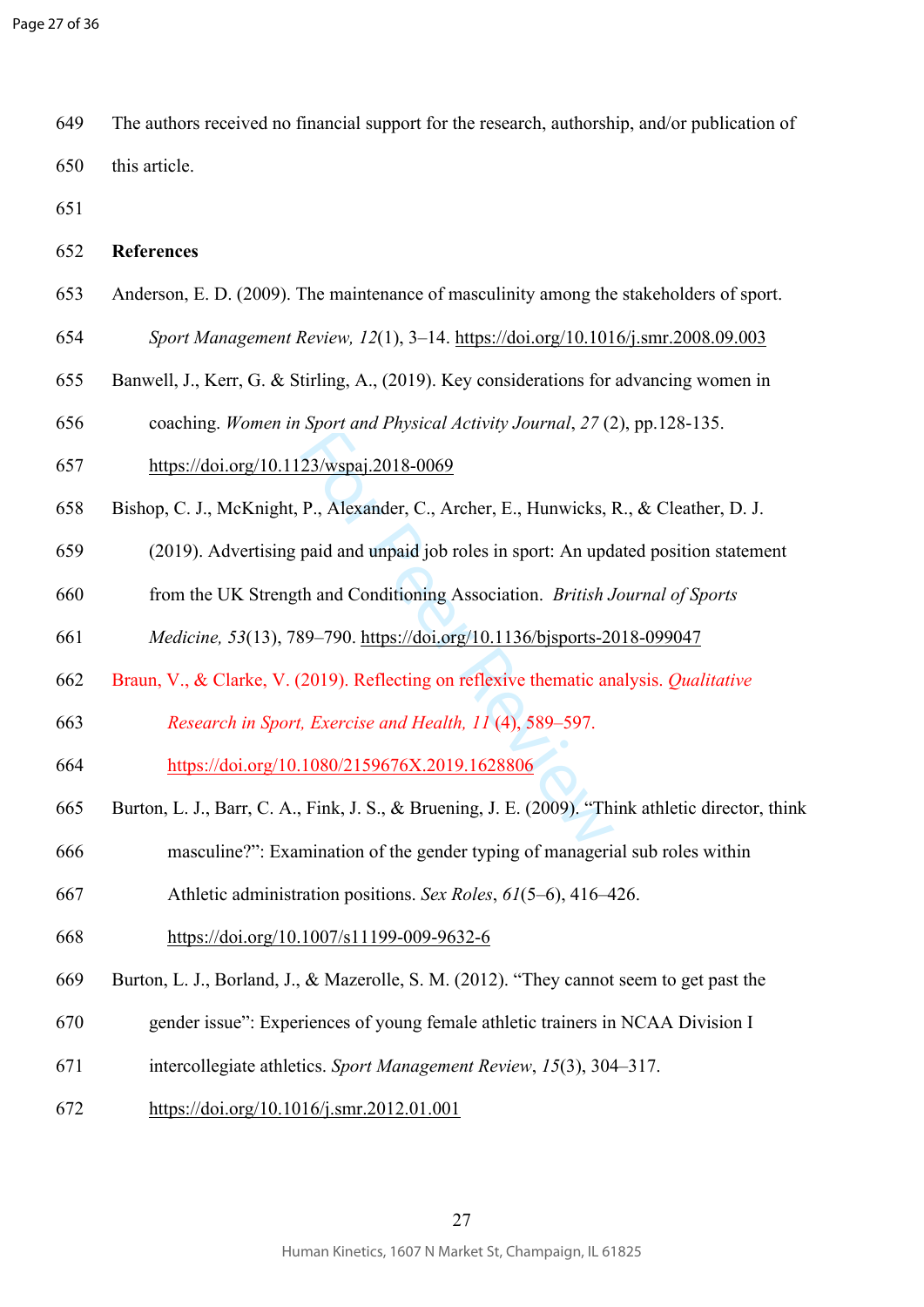- 673 Chalabaev, A., Sarrazin, P., Fontayne, P., Boiché, J., & Clément-Guillotin, C. (2013). The
- 674 influence of sex stereotypes and gender roles on participation and performance in sport
- 675 and exercise: Review and future directions. *Psychology of Sport and Exercise, 14*(2), 136–
- 676 144.<https://doi.org/10.1016/j.psychsport.2012.10.005>
- 677 Clarke, V., & Braun, V. (2017) Thematic analysis. *The Journal of Positive Psychology*,
- 678 *12*(3), 297-298.<https://doi.org/10.1080/17439760.2016.1262613>
- 679 Connell, R. (2005). *Masculinities* (2nd ed.). University of California Press.
- 680 Connell, R. W., & Messerschmidt, J. W. (2005). Hegemonic masculinity. *Gender & Society*,
- 681 *19*(6), 829–859. https://doi.org/10.1177/0891243205278639
- S://doi.org/10.1177/0891243205278639<br>D. (2009). *Research design: Qualitative*, or<br>(3rd ed.). Sage.<br>2017). An examination of homologous repsistant coaches of women's teams: A 10-y<br><sup>11-185</sup>. https://doi.org/10.1007/s12147-682 Creswell, J., & Creswell, D. (2009). *Research design: Qualitative, quantitative, and mixed*
- 683 *methods approaches* (3rd ed.). Sage.
- 684 Darvin, L. & Sagas, M., (2017). An examination of homologous reproduction in the
- 685 representation of assistant coaches of women's teams: A 10-year update. *Gender*
- 686 *Issues*, *34*(2), pp.171-185. https://doi.org/10.1007/s12147-016-9169-2
- 687 Edmonds, S. (2018). Bodily capital and the strength and conditioning professional. *Strength*
- 688 *and Conditioning Journal*, *40*(6), 9–14. <https://doi.org/10.1519/SSC.0000000000000356>
- 689 Elliott, J. (2005). *Using narrative in social research*. Sage.
- 690<https://doi.org/10.4135/9780857020246>
- 691 Fischer, D. (2005). Strategies for Improving Resistance Training Adherence in Female
- 692 Athletes. *Strength and Conditioning Journal*, *27*(2), 62-67.
- 693 https://journals.lww.com/nsca-
- 694 scj/Fulltext/2005/04000/Strategies\_for\_Improving\_Resistance\_Training.15.aspx
- 695 Ford, T. E., Wentzel, E. R., & Lorion, J. (2001). Effects of exposure to sexist humor on
- 696 perceptions of normative tolerance of sexism. *European Journal of Social Psychology*,
- 697 *31*(6), 677–691. <https://doi.org/10.1002/ejsp.56>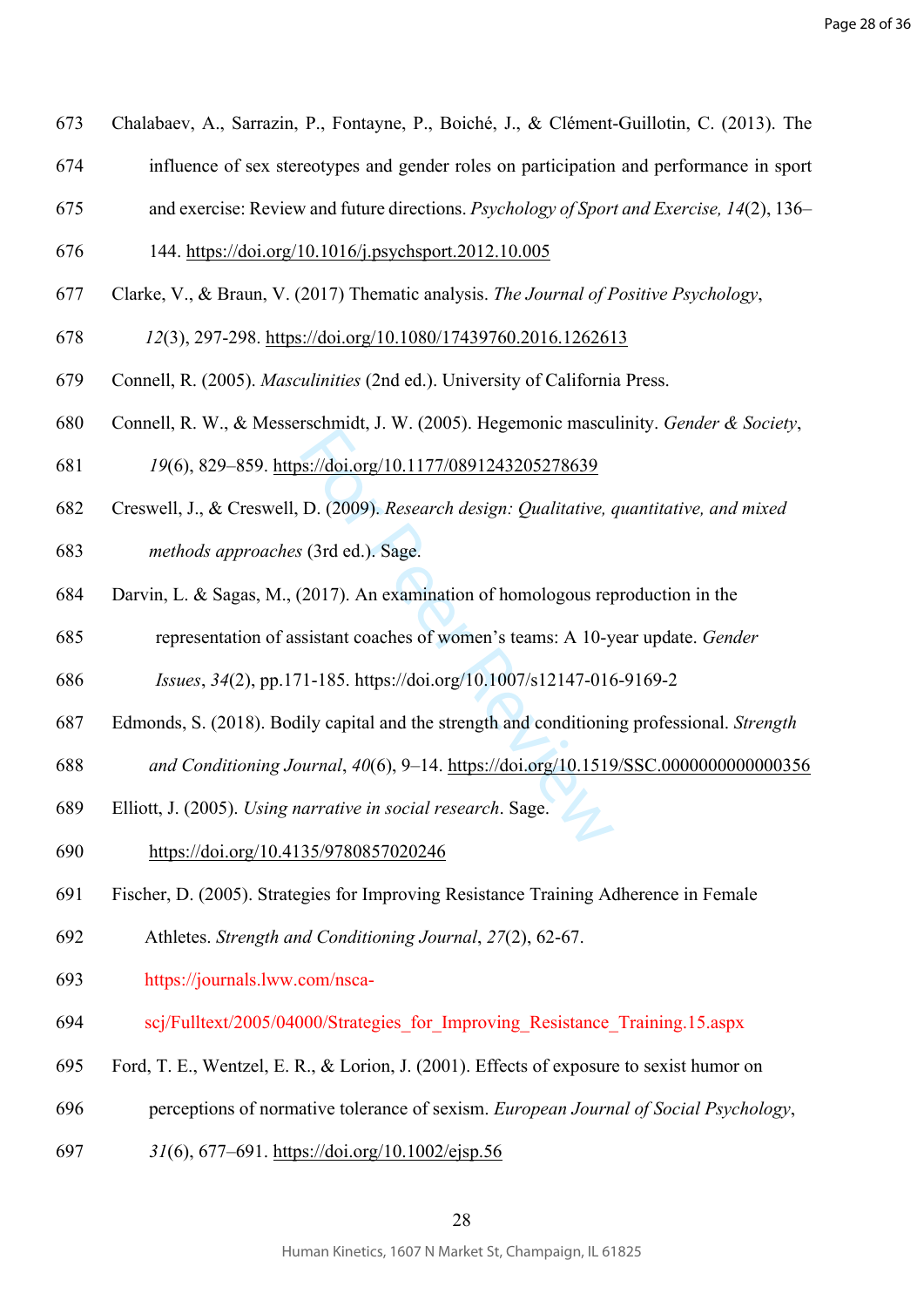- 698 Goffman, E. (1959). *The presentation of self in everyday life*. The Overlook Press.
- 699 Goffman, E. (1983). The interaction order. *American Sociological Review, 48*(1), 1-17.
- 700 Hanna, P. (2012). Using internet technologies (such as skype) as a research medium: a
- 701 research note. *Qualitative Research*, *12*(2), 239–242.
- 702<https://doi.org/10.1177/1468794111426607>
- 703 Haugh, M., & Bousfield, D. (2012). Mock impoliteness, jocular mockery and jocular abuse in
- 704 Australian and British English. *Journal of Pragmatics*, *44*(9), 1099–1114.
- 705<https://doi.org/10.1016/j.pragma.2012.02.003>
- 706 Heilman, M. E. (2001). Description and prescription: How gender stereotypes prevent
- 707 women's ascent up the organizational ladder. *Journal of Social Sciences*, *57*(4), 657-
- 708 674.
- **Example 2018**<br>
Description and prescription: How gender s<br>
the organizational ladder. *Journal of Socia*<br>
& Bailey, A. (2011). *Qualitative research r*<br>
old boys' network. *Journal for the Study of*<br>
28. https://doi.org/1 709 Hennink, M., Hutter, I., & Bailey, A. (2011). *Qualitative research methods*. Sage.
- 710 Hoffman, J. (2011). The old boys' network. *Journal for the Study of Sports and Athletes in*
- 711 *Education*, *5*(1), 9–28. https://doi.org/10.1179/ssa.2011.5.1.9
- 712 Jones, K. (2008). Female fandom: Identity, sexism, and men's professional football in
- 713 England English football fandom. *Sociology of Sport Journal*, *25* .
- 714 Jones, R., Potrac, P., Cushion, C., & Ronglan, L. (2011). Erving Goffman: Interaction and
- 715 impression management. In R. Jones, P. Potrac, C. Cushion, & L. Ronglan, (Eds.), *The*
- 716 *Sociology of Sports Coaching* (pp.23-34). Routledge.
- 717<https://doi.org/10.4324/9780203865545-8>
- 718 Kanemasu, Y. & Molnar, G. (2019). 'Representing' the Voices of Fijian Women Rugby
- 719 Players: Limits and Potentials of Research as a Transformative Act. *International*
- 720 *Review for the Sociology of Sport*. *55*(4), 399–415.
- 721 https://doi.org/10.1177/1012690218818991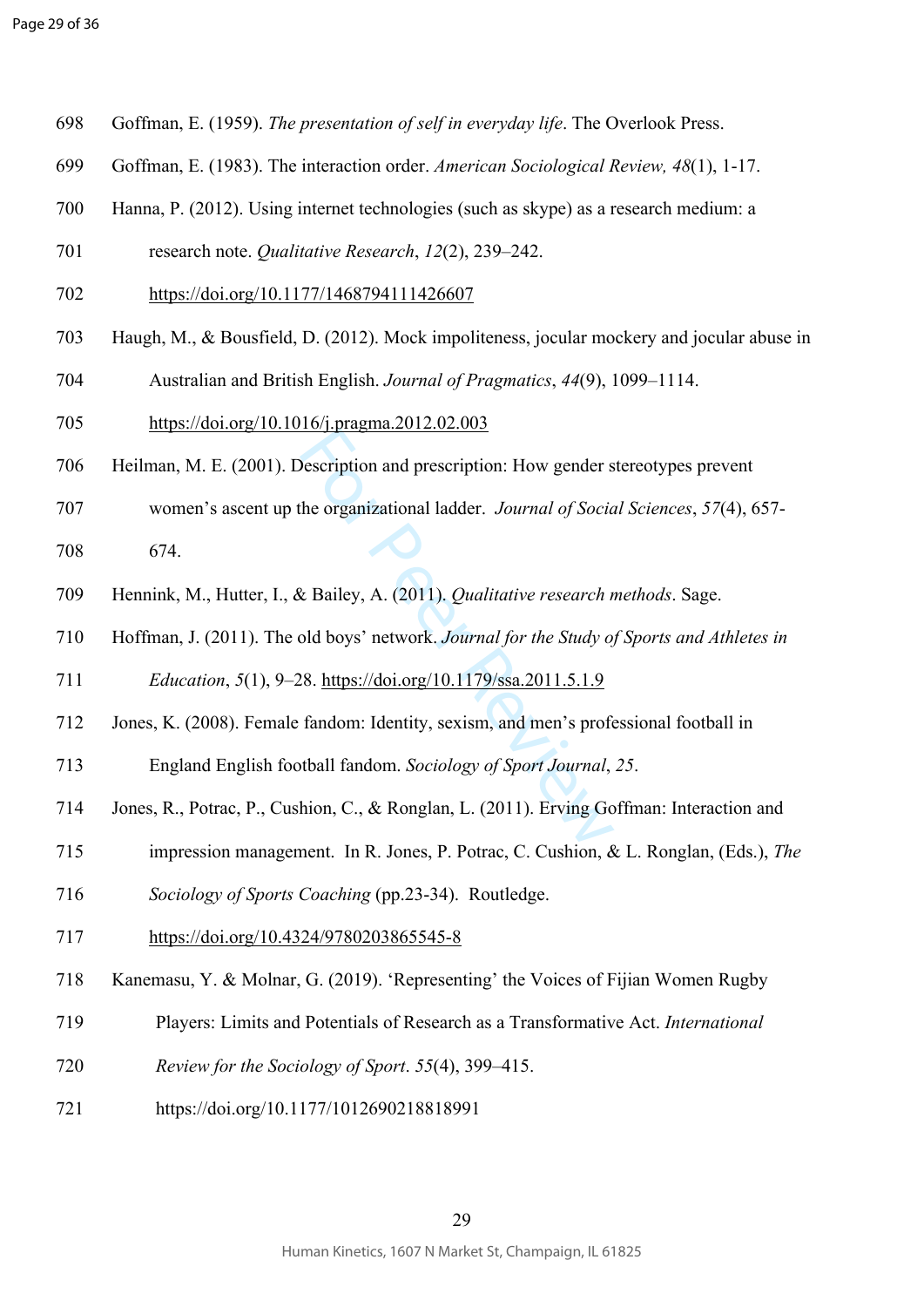- 722 Kerr, G. (2012). Female coaches' experience of harassment and bullying. In S. Robertson 723 (Ed.). *Taking the Lead: Strategies and Solutions from Female Coaches*. University of
- 724 the Alberta Press.
- 725 Kilty, K. (2006). Women in coaching. *The Sport Psychologist*, *20*(2), 222–234.
- 726<https://doi.org/10.1123/tsp.20.2.222>
- 727 Kirby, S., Greaves, L., & Hankivsky, O. (2002). Women under the dome of silence: Sexual
- 728 harassment and abuse of female athletes. *Canadian Woman Studies*, *21*(3), 132–138.
- 729 LaFountaine, J., & Kamphoff, C. S. (2016). Coaching boys' high school teams: Female
- 730 coaches' experiences and perceptions. *International Journal of Sports Science &*
- 731 *Coaching*, *11*(1), 27–38. https://doi.org/10.1177/1747954115624815
- 732 Lapchick, R., Ariza, P., Ellis, C., Gladney, D., Hudson, I., Mali, M., Morrin, D., Mutebi, N.,
- n[or](https://doi.org/10.1177/1747954115624815)i, et st. (2010). *International Journal of*<br>38. https://doi.org/10.1177/17479541156<br>2015, C., Gladney, D., Hudson, I., Mali, M.<br>2019 Racial and Gender Report Co.<br>2019 Racial and Gender Report Co.<br>2019 Racial and Gender 733 & Vasquez, A. (2020). *The 2019 Racial and Gender Report Card: College Sport*.
- 734 [www.tidesport.org](http://www.tidesport.org)
- 735 Laskowski, K. D., & Ebben, W. P. (2016). Profile of women collegiate strength and
- 736 conditioning coaches. *Journal of Strength and Conditioning Research*, *30*(12), 3481–
- 737 3493. <https://doi.org/10.1519/JSC.0000000000001471>
- 738 Lukes, S. (2005). *Power: A radical view* (2nd ed.). Red Globe Press.
- 739 Lorde, A. (2003). The master's tools will never dismantle the master's house. In R. Lewis &
- 740 S. Mills (Eds.). *Feminist Postcolonial Theory* (pp. 25-28). Edinburgh University Press.
- 741 Lynch, O. (2010). Cooking with humor: In-group humor as social organization. *Humor*
- 742 *International Journal of Humor Research*, *23*(2). <https://doi.org/10.1515/humr.2010.007>
- 743 Magnusen, M. J., & Rhea, D. J. (2009). Division I athletes' attitudes toward and preferences
- 744 for male and female strength and conditioning coaches. *Journal of Strength and*
- 745 *Conditioning Research*, *23*(4), 1084–1090.
- 746<https://doi.org/10.1519/JSC.0b013e318199d8c4>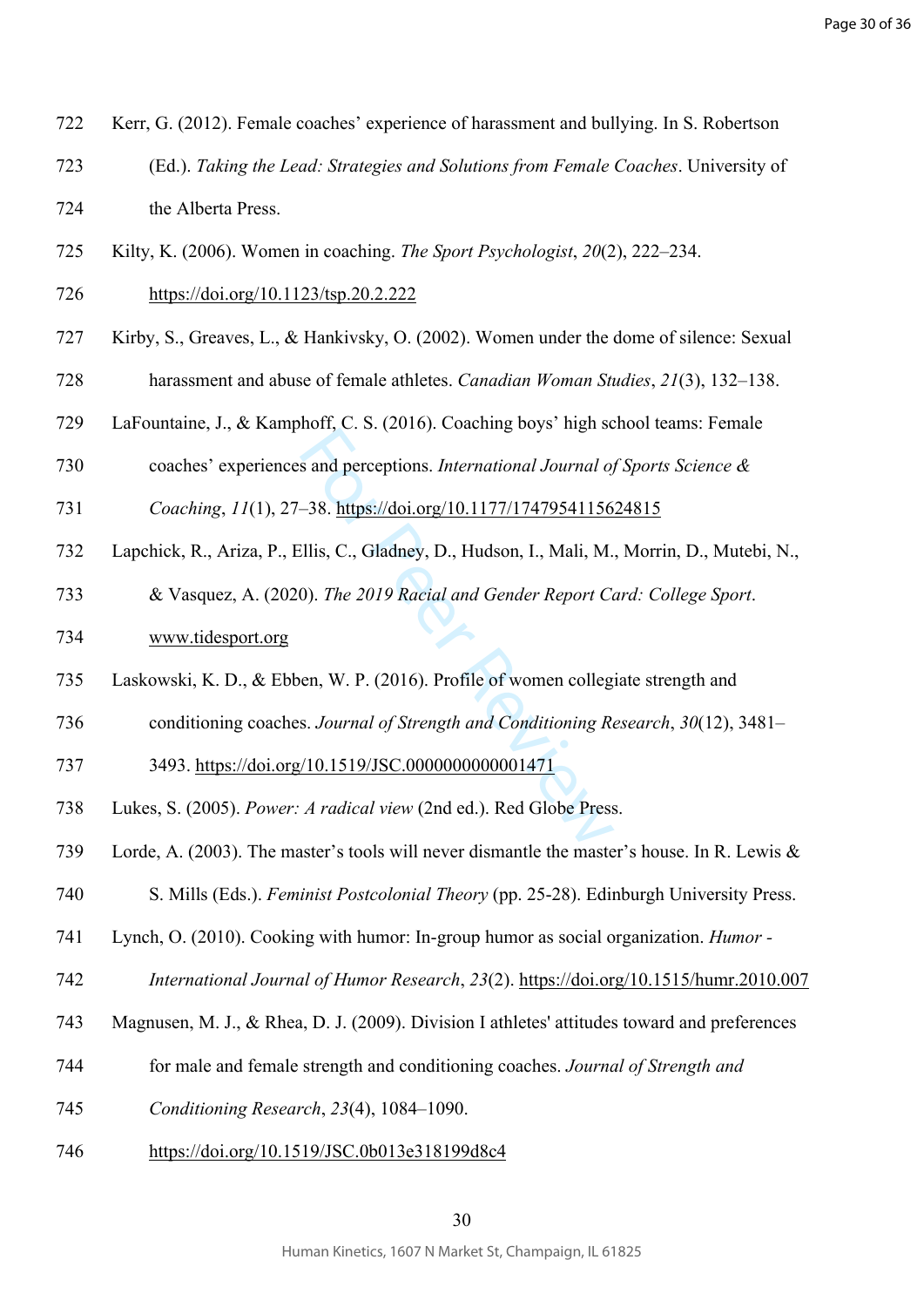| 747 |  |  | Mallett, R. K., Ford, T. E., & Woodzicka, J. A. (2016). What did he mean by that? Humor |  |  |  |  |
|-----|--|--|-----------------------------------------------------------------------------------------|--|--|--|--|
|     |  |  |                                                                                         |  |  |  |  |

748 decreases attributions of sexism and confrontation of sexist jokes. *Sex Roles*, *75*(5–6),

749 272–284. <https://doi.org/10.1007/s11199-016-0605-2>

- 750 Mazerolle, S. M., Burton, L., & Cotrufo, R. J. (2015). The experiences of female athletic
- 751 trainers in the role of the head athletic trainer. *Journal of Athletic Training*, *50*(1), 71–
- 752 81. <https://doi.org/10.4085/1062-6050-49.3.50>
- 753 Mcgrath, S. A., & Chananie-Hill, R. A. (2009). "Big freaky-looking women": Normalizing 754 gender transgression through bodybuilding. *Sociology of Sport Journal*, *26* .
- 755 Medlin-Silver, N., Lampard, P., & Bunsell. (2017). Strength in numbers: An explorative
- 756 study into the experiences of female strength and conditioning coaches in the UK. In A.
- and, P., & Bunsell. (2017). Strength in num<br>iences of female strength and conditioning<br>the (Eds.). Women in sports: Breaking barn<br>& Jehn, K. A. (2017). Identities under scru<br>identified at work. The Leadership Quarte<br>16/j.l 757 Milner & J. Braddock (Eds.). *Women in sports: Breaking barriers, facing obstacles.*
- 758 ABC-CLIO.
- 759 Meister, A., Sinclair, A., & Jehn, K. A. (2017). Identities under scrutiny: How women leaders
- 760 navigate feeling misidentified at work. *The Leadership Quarterly*, *28*(5), 672–690.
- 761<https://doi.org/10.1016/j.leaqua.2017.01.009>
- 762 Molnar, G., & Kelly, J. (2012). *Sport, exercise and social theory*. Routledge.
- 763 Mullin, E. M., & Bergan, M. E. (2018). Cultural and occupational barriers facing women
- 764 professionals in the field of strength and conditioning. *Strength and Conditioning*
- 765 *Journal*, *40*(6), 15–20.<https://doi.org/10.1519/SSC.0000000000000379>
- 766 Noddings, N. (2012). The caring relation in teaching. *Oxford Review of Education*, *38*(6),
- 767 771–781. <https://doi.org/10.1080/03054985.2012.745047>
- 768 Norman, L. (2010). Feeling second best: Elite women coaches' experiences. *Sociology of*
- 769 *Sport Journal*, *27*(1), 89–104.<https://doi.org/10.1123/ssj.27.1.89>
- 770 Norman, L., & Rankin-Wright, A. (2018). Surviving rather than thriving: Understanding the
- 771 experiences of women coaches using a theory of gendered social well-being.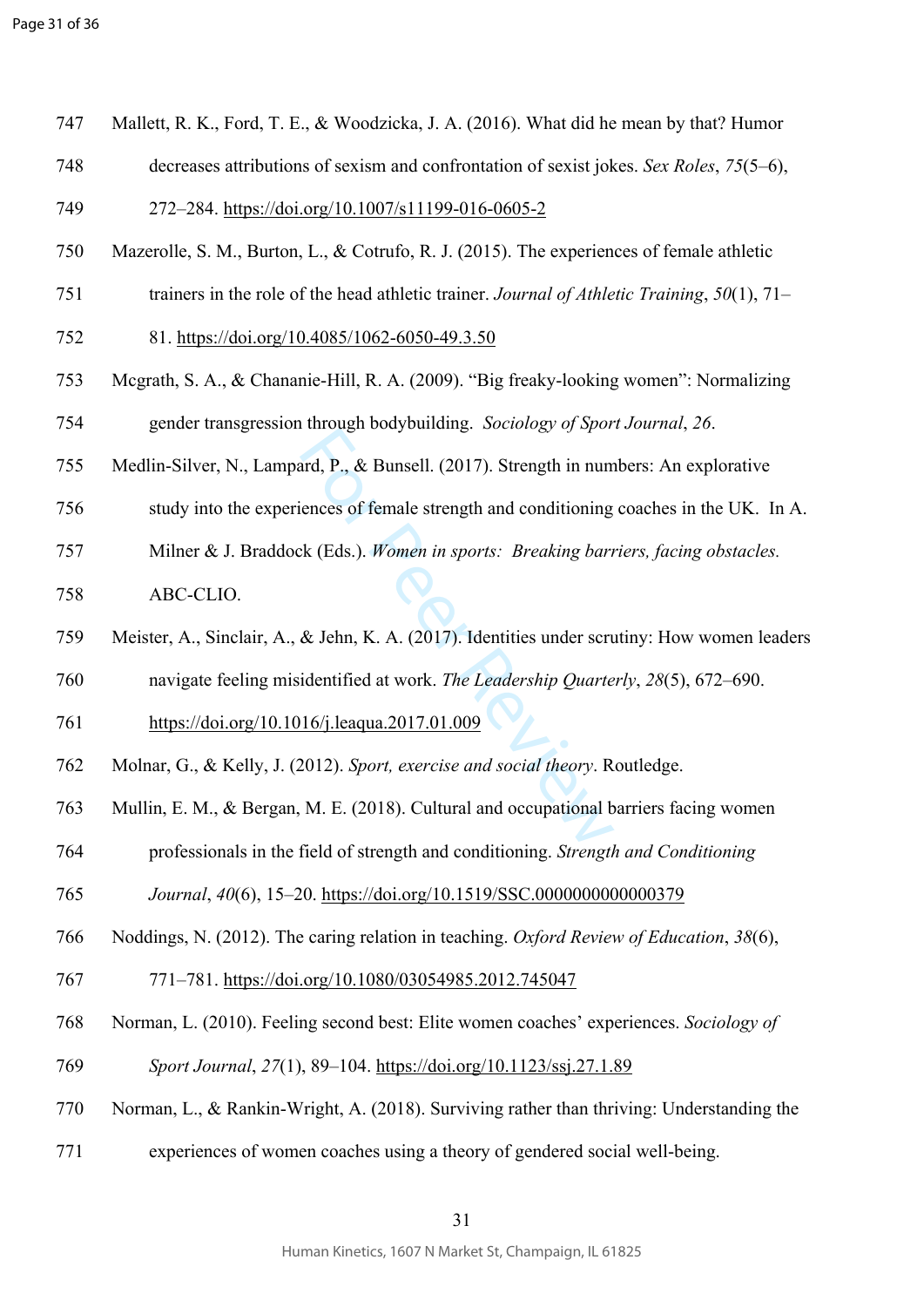- 772 *International Review for the Sociology of Sport*, *53*(4), 424–450.
- 773<https://doi.org/10.1177/1012690216660283>
- 774 Norrick, N. (1993). *Conversational joking: Humor in everyday talk*. John Wiley & Sons.
- 775 O'Connor, E. C., Ford, T. E., & Banos, N. C. (2017). Restoring threatened masculinity: The
- 776 appeal of sexist and anti-gay humor. *Sex Roles*, *77*(9–10), 567–580.
- 777<https://doi.org/10.1007/s11199-017-0761-z>
- 778 O'Malley, L. M., & Greenwood, S. (2018). Female coaches in strength and conditioning -
- 779 Why so few? *Strength and Conditioning Journal*, *40*(6).
- 780<https://doi.org/10.1519/SSC.0000000000000401>
- 781 Patton, M. (2015). *Qualitative research & evaluation methods* (4th ed.). Sage.
- 782 Plester, B. A., & Sayers, J. (2007). "Taking the piss": Functions of banter in the IT industry.
- 19/SSC.00000000000000401<br>
19/SSC.0000000000000401<br>
dative research & evaluation methods (4th<br>
J. (2007). "Taking the piss": Functions of<br>
187. https://doi.org/10.1515/HUMOR.200<br>
invaders: Race, gender and bodies out of  $\$ 783 *Humor*, *20*(2), 157–187. <https://doi.org/10.1515/HUMOR.2007.008>
- 784 Puwar, N. (2004). *Space invaders: Race, gender and bodies out of place*. Berg.
- 785 Reynolds, M. L., Ransdell, L. B., Lucas, S. M., Petlichkoff, L. M., & Gao, Y. (2012). An
- 786 examination of current practices and gender differences in strength and conditioning in a
- 787 sample of varsity high school athletic programs. *Journal of Strength and Conditioning*

788 *Research*, *26*(1), 174–183. <https://doi.org/10.1519/JSC.0b013e31821852b7>

- 789 Romero, E. J., & Cruthirds, K. W. (2006). The use of humor in the workplace. *Academy of*
- 790 *Management Perspectives*, *20*(2), 58–69.<https://doi.org/10.5465/amp.2006.20591005>
- 791 Sartore, M. L., & Cunningham, G. B. (2007). Explaining the under-representation of women
- 792 in leadership positions of sport organizations: A symbolic interactionist perspective.
- 793 *Quest*, *59*(2), 244–265. <https://doi.org/10.1080/00336297.2007.10483551>
- 794 Sartore-Baldwin, M. L. (2013). The professional experiences and work-related outcomes of
- 795 male and female division I strength and conditioning coaches. *Journal of Strength and*
- 796 *Conditioning Research*, *27*(3), 831–838. <https://doi.org/10.1519/JSC.0b013e31825c2fd3>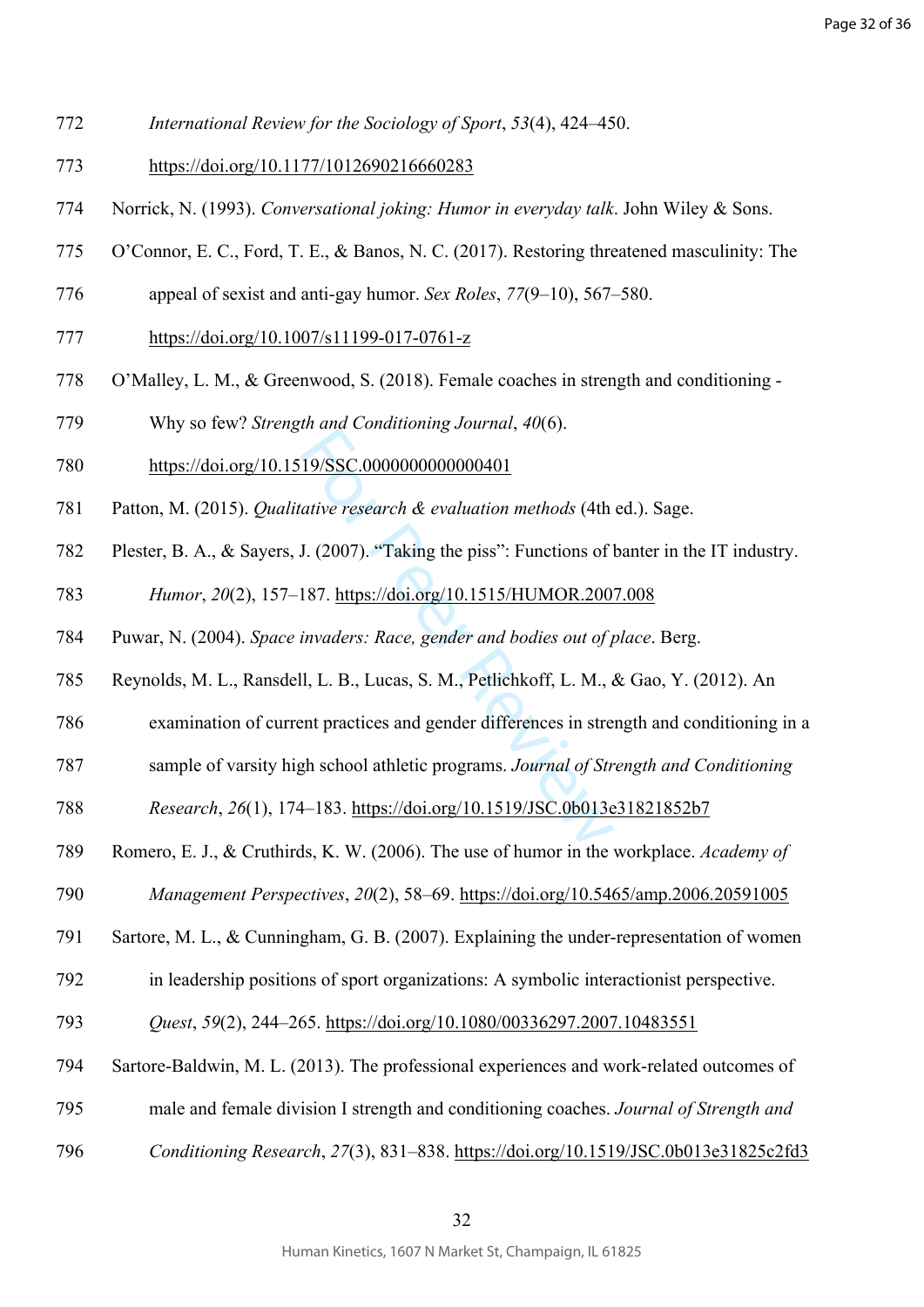- 797 Schlesinger, T. and Weigelt-Schlesinger, Y., (2013). "Coaching soccer is a man's job!"–The
- 798 influence of gender stereotypes on structures for recruiting female coaches to soccer
- 799 clubs. *European Journal for Sport and Society*, *10*(3), 241-265.
- 800<https://doi.org/10.1080/16138171.2013.11687921>
- 801 Schull, V. D., & Kihl, L. A. (2019). Gendered leadership expectations in sport: Constructing
- 802 differences in coaches. *Women in Sport and Physical Activity Journal*, *27*(1), 1–11.
- 803<https://doi.org/10.1123/wspaj.2018-0011>
- 804 Sheridan, A., & Milgate, G. (2003). "She says, he says": women's and men's views of the
- 805 composition of boards. *Women in Management Review*, *18*(3), 147–154.
- 806<https://doi.org/10.1108/09649420310471109>
- ds. *Women in Management Review*, 18(3),<br>08/09649420310471109<br>B.C. (1999). Approaches to social research<br>K. R. (2018). Developing rigor in qualitat<br>ithin sport and exercise psychology. *Intern<br>plogy*, 11(1), 101–121.<br>80/17 807 Singleton, R.A. & Straits, B.C. (1999). Approaches to social research (3rd Ed.). Oxford
- 808 University Press.
- 809 Smith, B., & McGannon, K. R. (2018). Developing rigor in qualitative research: problems
- 810 and opportunities within sport and exercise psychology. *International Review of Sport*
- 811 *and Exercise Psychology*, *11*(1), 101–121.
- 812<https://doi.org/10.1080/1750984X.2017.1317357>
- 813 Solnit, R. (2012). Men explain things to me facts didn't get in their way.
- 814 https://www.tomdispatch.com/blog/175584/rebecca solnit the archipelago of ignoran
- 815 [ce](https://www.tomdispatch.com/blog/175584/rebecca_solnit_the_archipelago_of_ignorance)
- 816 Sousa, T. (2019). *The role of a strength and conditioning coach*. Springer International
- 817 Publishing. [https://doi.org/10.1007/978-3-030-10433-7\\_10](https://doi.org/10.1007/978-3-030-10433-7_10)
- 818 Sparkes, A., & Smith, B. (2013). *Qualitative research methods in sport, exercise and health:*
- 819 *From process to product* (1st ed.). Routledge.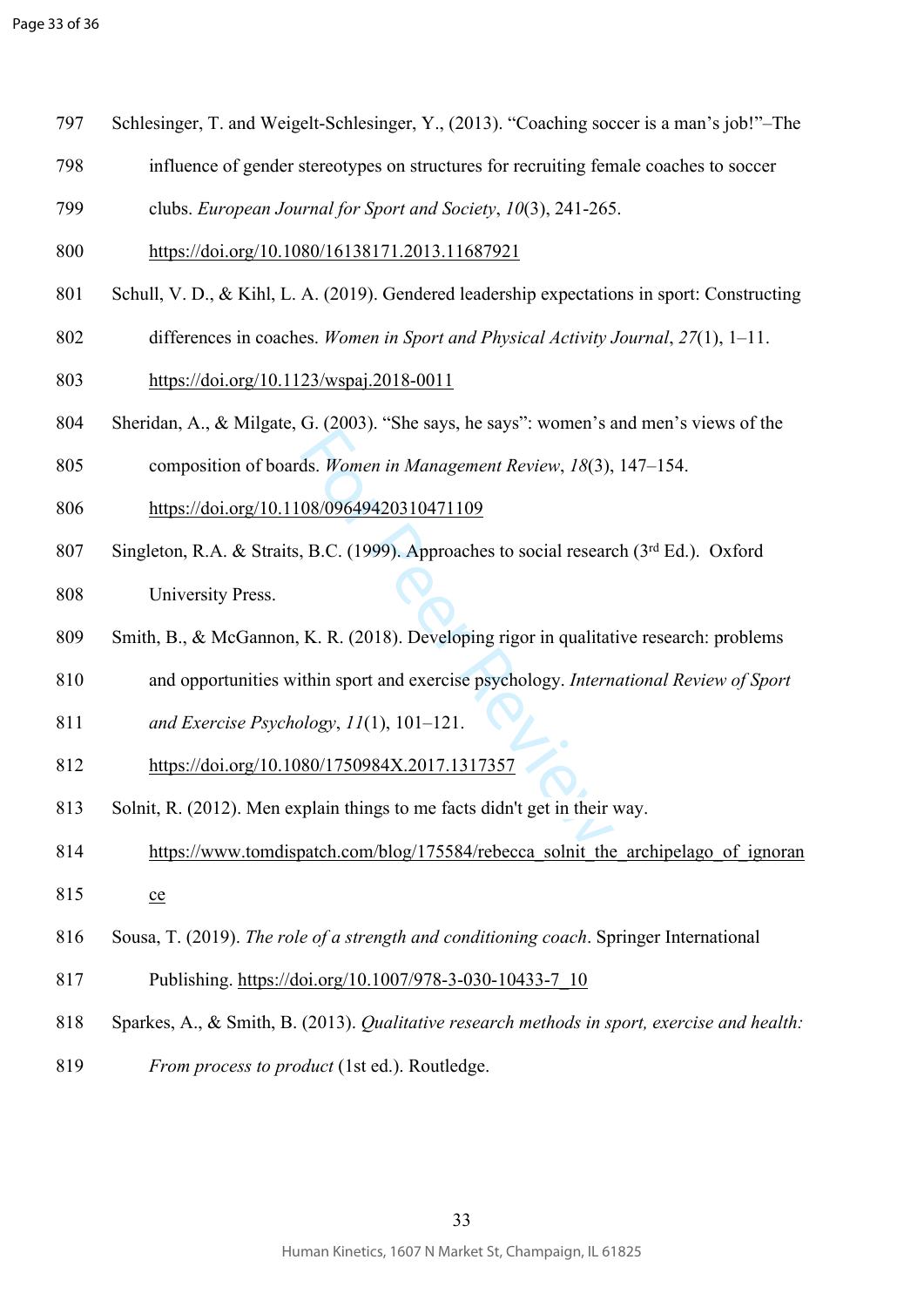- 820 Stewart, P., Maughan, P., & Turner, A. (2016). A review of strength and conditioning
- 821 internships: The UKSCA's state of the nation survey. *Professional Strength &*

822 *Conditioning*, *43*, 27–33.

- 823 Stirling, A.E., Bridges, E.J., Cruz, E.L., & Mountjoy, M.L. (2011). Canadian Academy of
- 824 Sport and Exercise Medicine position paper: Abuse, harassment, and bullying in
- 825 sport. *Clinical journal of sport medicine*, *21*(5), 385-391. https://doi:
- 826 10.1097/JSM.0b013e31820f9248
- 827 Talmy, S., & Richards, K. (2011). Theorizing qualitative research interviews in applied
- 828 linguistics. *Applied Linguistics*, *32*(1), 1–5.<https://doi.org/10.1093/applin/amq045>
- 829 Toffoletti, K., Palmer, C., & Samie, S. (2018). Introduction: Sport, feminism and the global
- 830 south. *Sociology of Sport Journal,* 35(3), 193–196. [https://doi.org/10.1123/ssj.2018-](https://doi.org/10.1123/ssj.2018-0077)
- 831 [0077](https://doi.org/10.1123/ssj.2018-0077)
- 832 Walker, N.A. and Bopp, T., (2011). The underrepresentation of women in the male-
- 833 dominated sport workplace: Perspectives of female coaches. *Journal of Workplace*
- 834 *Rights*, 15(1), 47-64, https://doi.org//10.2190/WR.15.1.d
- 835 Whisenant, W. A. (2008). Sustaining male dominance in interscholastic athletics: A case of
- *Einguistics, 32(1), 1–5.* https://doi.org/10.1<br> *Kinguistics, 32(1), 1–5.* https://doi.org/10.1<br> *Sport Journal, 35(3), 193–196. https://doi.*<br> *T., (2011).* The underrepresentation of workplace: Perspectives of female c 836 homologous reproduction…or not? *Sex Roles*, *58*(11–12), 768–775.
- 837<https://doi.org/10.1007/s11199-008-9397-3>
- 838 Wienke, C. (1998). Negotiating the male body: Men, masculinity, and cultural ideals. *The*
- 839 *Journal of Men's Studies*, *6*(3), 255–282.<https://doi.org/10.1177/106082659800600301>
- 840 Zitomer, M., & Goodwin, D. (2014). Gauging the quality of qualitative research in adapted
- 841 physical activity. *Adapted Physical Activity Quarterly*, 31(3), 193 -
- 842 218.<https://doi.org/> 10.1123/apaq.2013-0084
- 843
- 844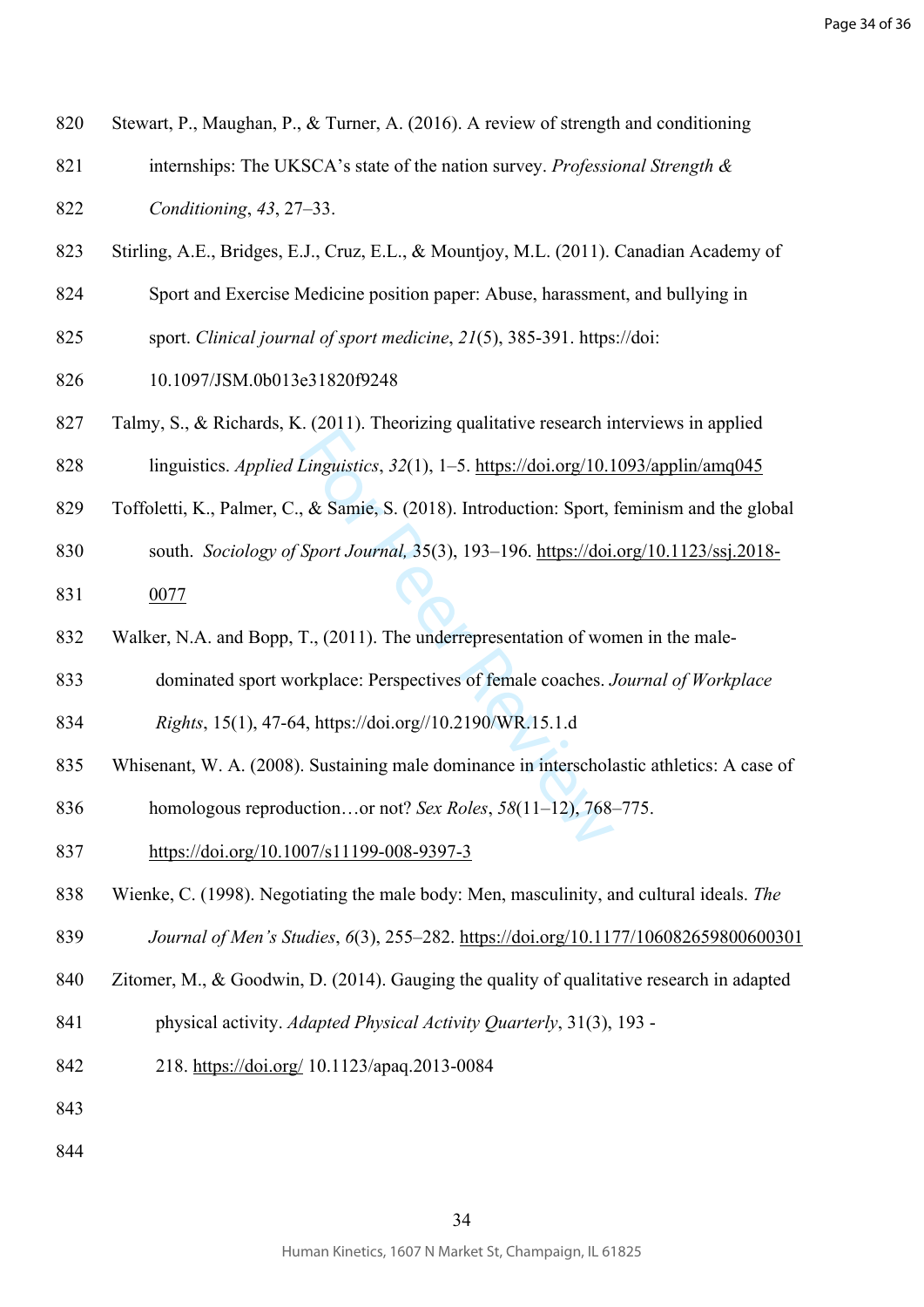## 845 **Table 1**

#### 846 *Participant Information*

| Pseudonyms<br>Age (years)  |                                              | S&C<br>Coaching<br><b>Experience</b><br>(years) | Level                                                                                                                                                                                                                                                                                     | <b>S&amp;C</b> Certification |  |  |
|----------------------------|----------------------------------------------|-------------------------------------------------|-------------------------------------------------------------------------------------------------------------------------------------------------------------------------------------------------------------------------------------------------------------------------------------------|------------------------------|--|--|
| Karen                      | 36                                           | 12                                              | Elite                                                                                                                                                                                                                                                                                     | <b>ASCC</b>                  |  |  |
| Holly                      | 41                                           | 25                                              | Elite                                                                                                                                                                                                                                                                                     | <b>ASCC</b>                  |  |  |
| Sarah                      | 33                                           | 11                                              | Elite                                                                                                                                                                                                                                                                                     | <b>BWLA</b>                  |  |  |
| Alice                      | 34                                           | 10                                              | Elite                                                                                                                                                                                                                                                                                     | <b>CSCS</b>                  |  |  |
| Claire                     | 21                                           | 2                                               | University                                                                                                                                                                                                                                                                                | <b>UKCC</b>                  |  |  |
| Rachel                     | 26                                           | 6                                               | Elite                                                                                                                                                                                                                                                                                     | <b>ASCC</b>                  |  |  |
| Sophie                     | 31                                           | 15                                              | Elite                                                                                                                                                                                                                                                                                     | <b>ASCC</b>                  |  |  |
| Grace                      | 28                                           | 7                                               | Semi-Professional                                                                                                                                                                                                                                                                         | <b>ASCA</b>                  |  |  |
| Elizabeth                  | 27                                           | 5                                               | Elite                                                                                                                                                                                                                                                                                     | <b>ASCA</b>                  |  |  |
| Fearne                     | 26                                           | 5                                               | Elite                                                                                                                                                                                                                                                                                     | <b>ASCC</b>                  |  |  |
| Angela                     | 34                                           | $\overline{\mathbf{3}}$                         | Amateur to Semi-Professional                                                                                                                                                                                                                                                              | <b>ASCC</b>                  |  |  |
| Lucy                       | 29                                           | 6                                               | Elite                                                                                                                                                                                                                                                                                     | <b>CSCS</b>                  |  |  |
| Annie                      | 41                                           | 18                                              | Elite                                                                                                                                                                                                                                                                                     | <b>ASCC/CSCS</b>             |  |  |
| Darcey                     | 23                                           | $\overline{3}$                                  | Amateur to Elite                                                                                                                                                                                                                                                                          | <b>CSCS</b>                  |  |  |
| Joules                     | 34                                           | 11                                              | Amateur to Elite                                                                                                                                                                                                                                                                          | CSCS / USAW                  |  |  |
| <b>Table 2</b>             |                                              |                                                 | Note. CSCS = Certified strength and conditioning specialist, ASCC = Accredited strength and conditioning coach, ASCA = Australian Strength and<br>Conditioning Association, BWLA= British Weightlifting Association, USAW = USA Weightlifting, UKCC = United Kingdom Coaching Certificate |                              |  |  |
| <b>Interview Questions</b> |                                              |                                                 |                                                                                                                                                                                                                                                                                           |                              |  |  |
| <b>Questions</b>           |                                              |                                                 |                                                                                                                                                                                                                                                                                           |                              |  |  |
| 1.                         | Can you tell us a little bit about yourself? |                                                 |                                                                                                                                                                                                                                                                                           |                              |  |  |

847

#### 848 **Table 2**

#### **Questions**

- 1. Can you tell us a little bit about yourself?
- 2. How did you become involved in sports?
- 3. Tell us about your coaching experience?
- 4. Have you had to overcome any barriers?
- 5. How do you feel working as an S&C coach?
- 6. Can you talk through a typical S&C environment?
- 7. Have you ever felt like you wanted to quit?
- 8. What do you think people typically think of when they hear the term S&C coach?
- 9. How do you see yourself as a female S&C coach in elite sport?
- 10. Why do you think there is such an underrepresentation of women S&C coaches?